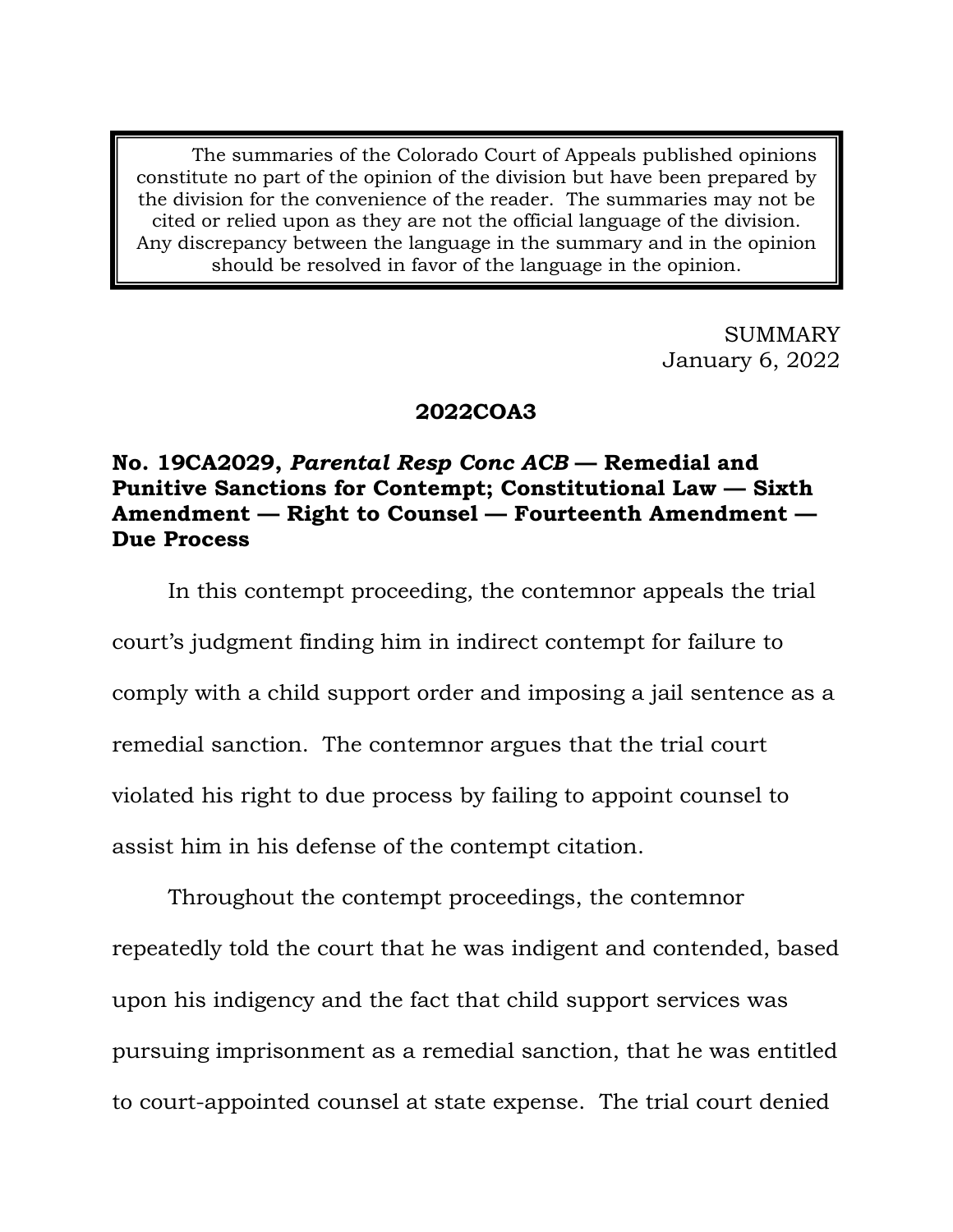the request on the grounds that the right to court appointed counsel doesn't extend to contempt proceedings where only remedial sanctions — and not punitive sanctions — are requested.

A division of the court of appeals concludes that when, as here, a contempt proceeding is initiated by a governmental entity and where a jail sentence is an available remedial sanction, an alleged contemnor who is indigent has the right to court-appointed counsel. The division further concludes that the trial court violated the contemnor's due process rights when it refused to inquire into his indigency status to determine whether he qualified for courtappointed counsel. As a result, the division reverses the judgment and remands the case for the trial court to determine if the alleged contemnor is indigent and, if so, to appoint counsel to represent him at a new contempt hearing.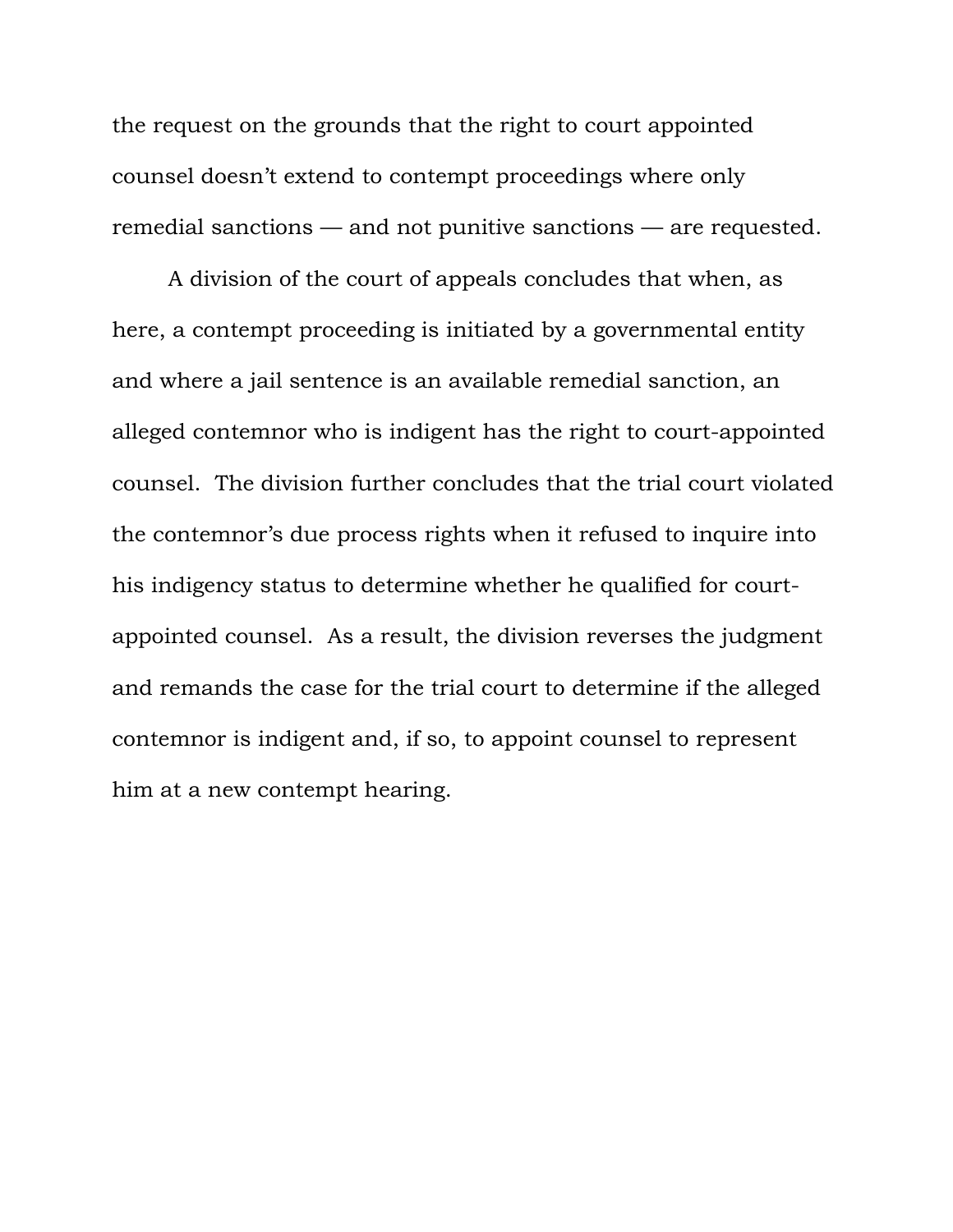Court of Appeals No. 19CA2029 Pueblo County District Court No. 15DR30088 Honorable Jill S. Mattoon, Judge

In re the Parental Responsibilities Concerning A.C.B., a Child,

and Concerning Laura Jeane Frederick,

Petitioner,

and

Joshua Broyhill,

Appellant,

and Concerning Pueblo County Child Support Services,

Intervenor-Appellee.

#### JUDGMENT AND SENTENCE REVERSED AND CASE REMANDED WITH DIRECTIONS

Division I Opinion by JUDGE WELLING Dailey and Grove, JJ., concur

Announced January 6, 2022

Robinson Waters & O'Dorisio, P.C., Tracy L. Ashmore, Denver, Colorado, for Appellant

Willoughby & Associates, Kimberly R. Willoughby, Golden, Colorado, for Amicus Curiae American Academy of Matrimonial Lawyers

Cynthia Mitchell, County Attorney, Maclovio F. Gallegos, Assistant County Attorney, Pueblo, Colorado, for Intervenor-Appellee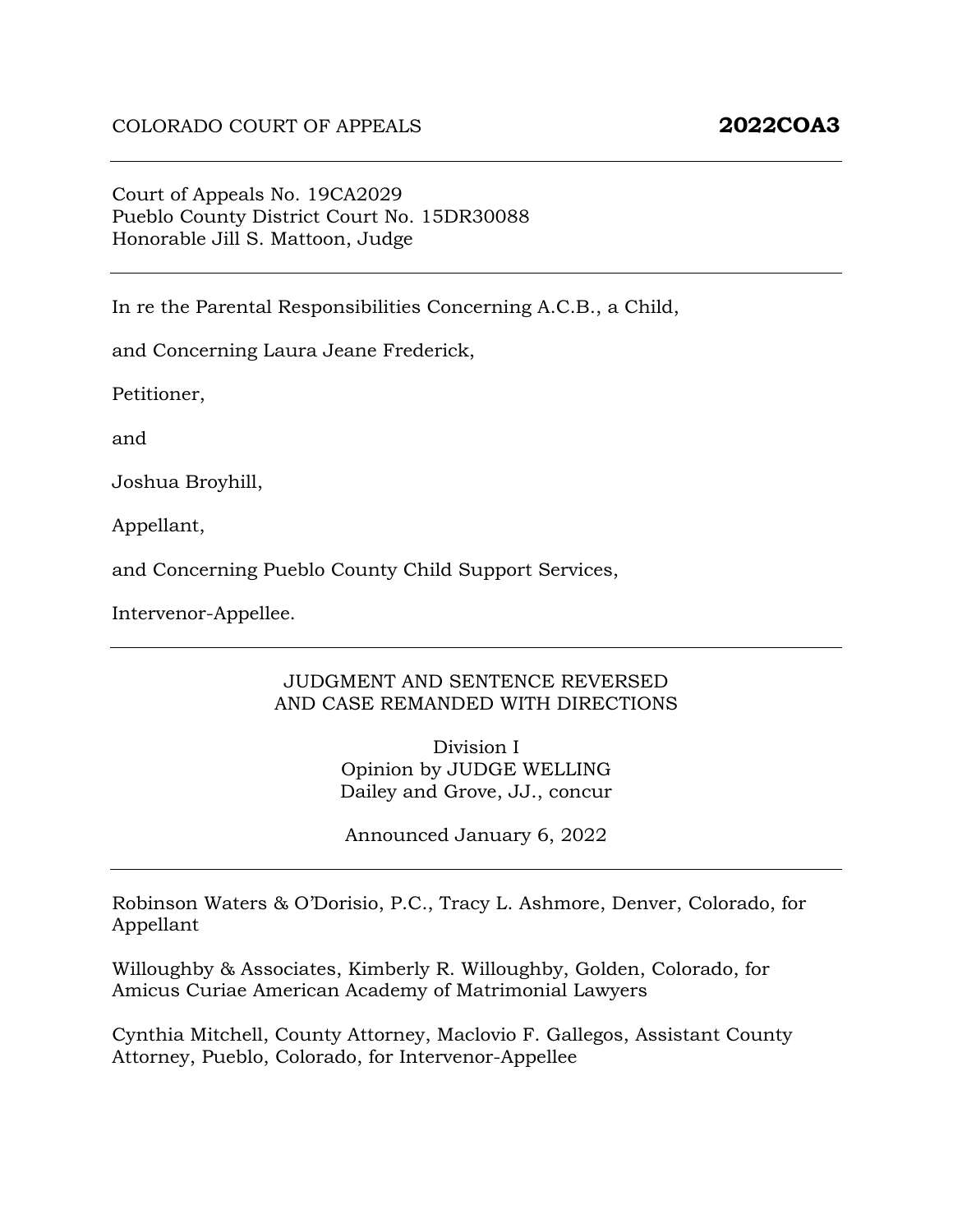Polidori, Franklin, Monahan, & Beattie, LLC, Robin Lutz Beattie, Lakewood, Colorado, for Amicus Curiae Family Law Section of the Colorado Bar Association

Mark Silverstein, Anna I. Kurtz, Denver, Colorado, for Amicus Curiae American Civil Liberties Union of Colorado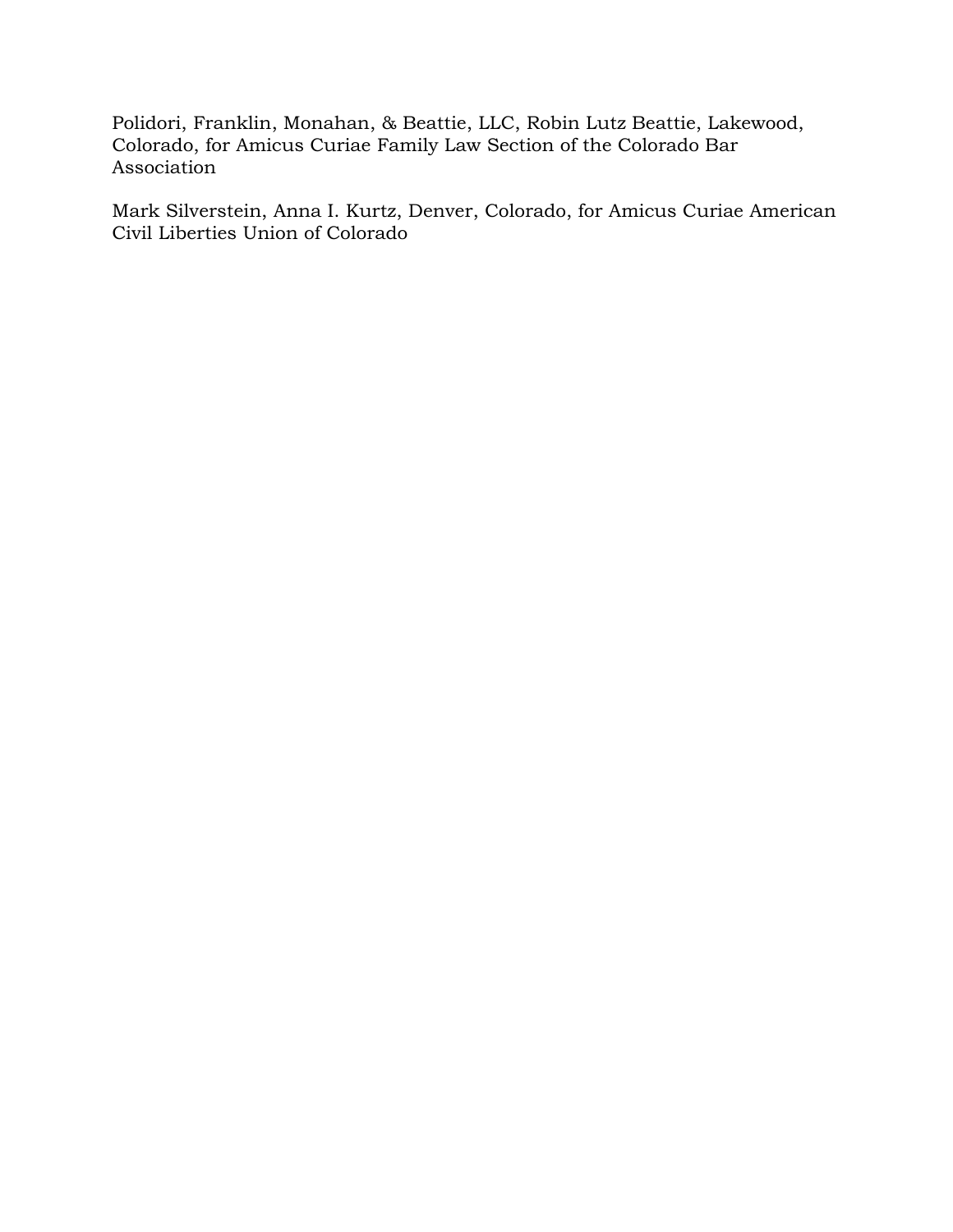¶ 1 In this contempt proceeding initiated by Pueblo County Child Support Services (CSS) against Joshua Broyhill, Broyhill appeals the trial court's judgment finding him in indirect contempt for failure to comply with a child support order and imposing a jail sentence as a remedial sanction. He argues primarily that the trial court violated his right to due process by failing to appoint counsel to assist him in his defense of the contempt citation.

¶ 2 Throughout the contempt proceedings, Broyhill repeatedly told the court that he was indigent and insisted, based on his indigency and the fact that CSS was pursuing imprisonment as a remedial sanction, that he was entitled to court-appointed counsel at state expense. The trial court denied the request on the grounds that the right to court-appointed counsel doesn't extend to contempt proceedings where only remedial sanctions — not punitive sanctions — are requested.

¶ 3 We conclude that when, as here, a contempt proceeding is initiated by a governmental entity and where a jail sentence is an available remedial sanction, an alleged contemnor who is indigent has the right to court-appointed counsel. We further conclude that the trial court violated Broyhill's due process rights when it refused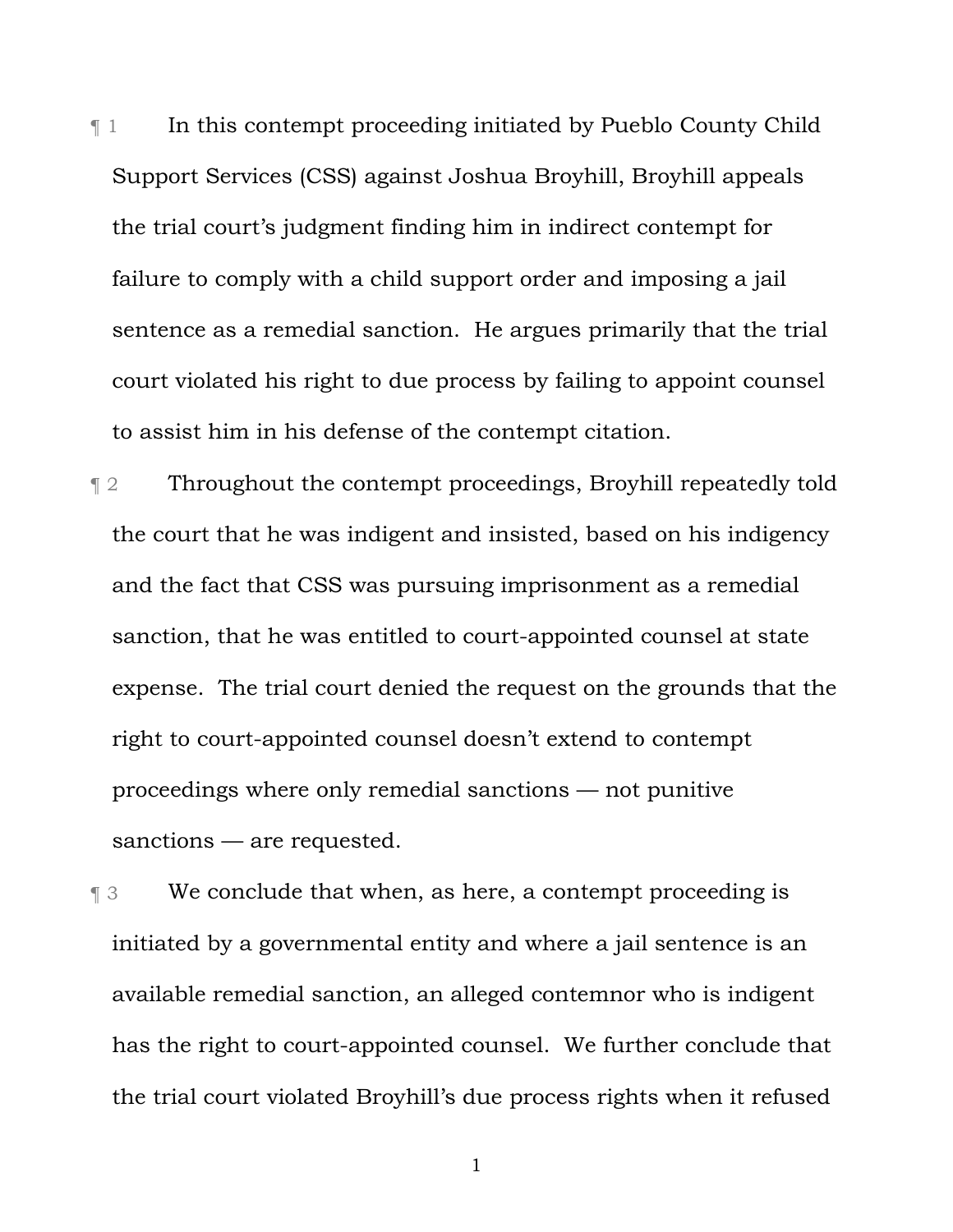to inquire into his indigency status to determine whether he qualified for court-appointed counsel. As a result, we reverse the judgment and sentence and remand the case for the trial court to determine if Broyhill is indigent and, if so, to appoint counsel to represent him at a new contempt hearing.

#### I. Relevant Facts

¶ 4 In 2015, CSS petitioned the trial court to register a 2004 Iowa administrative order requiring Broyhill to pay monthly child support of \$183 to Laura Jeane Frederick (mother).1 The court later registered the foreign support order.

¶ 5 In September 2018, CSS, on behalf of mother, filed a motion requesting that the trial court issue an indirect contempt citation to Broyhill, alleging that he had an unpaid child support balance in the amount of \$11,929. CSS sought, as a remedial sanction, "a jail sentence for an indefinite period of time, not to exceed six months, suspended on the condition that [Broyhill] pays [his] monthly child support obligation for a set period of time plus an additional

<sup>&</sup>lt;sup>1</sup> This case involves a child support enforcement agency compelling a parent to comply with a child support order pursuant to Title IV-D of the Social Security Act. *See* §§ 26-13-102, -102.5(1)-(2), C.R.S. 2021; *see also* 42 U.S.C. § 651.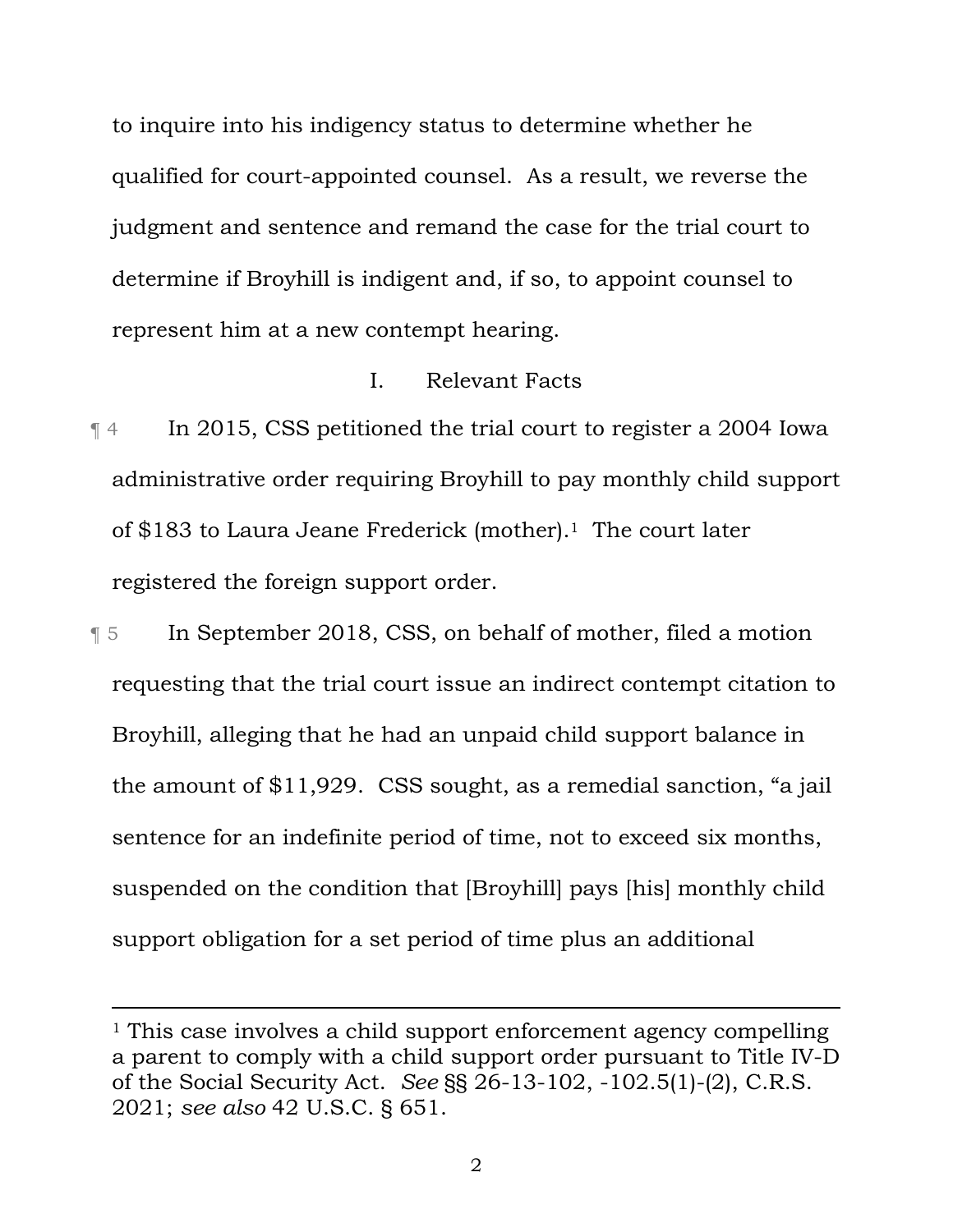payment amount toward the arrearage balance."2 The court issued the contempt citation, which advised Broyhill that CSS was seeking "remedial contempt" and that he had the right "[t]o be represented by an attorney *at [his] own expense*." (Emphasis added.)

- ¶ 6 After being served with the contempt citation, Broyhill appeared before the trial court to be advised of his rights. During the advisement, the court informed him that he had "the right to be represented by a lawyer of [his] own choosing should [he] wish to hire one." He said that he couldn't afford an attorney.
- ¶ 7 Throughout five subsequent status conferences held over the course of four months, Broyhill continued to represent to the trial court that he was indigent, telling the court, among other things, that he can't "afford a lawyer" and he has "very little money and [he] need[s] to find a pro bono attorney."
- ¶ 8 During the fourth status conference, Broyhill made the following request for court-appointed counsel:

<sup>2</sup> We offer no opinion as to whether the sanction CSS sought is a proper remedial contempt sanction, as Broyhill didn't challenge the propriety of the requested sanction on appeal.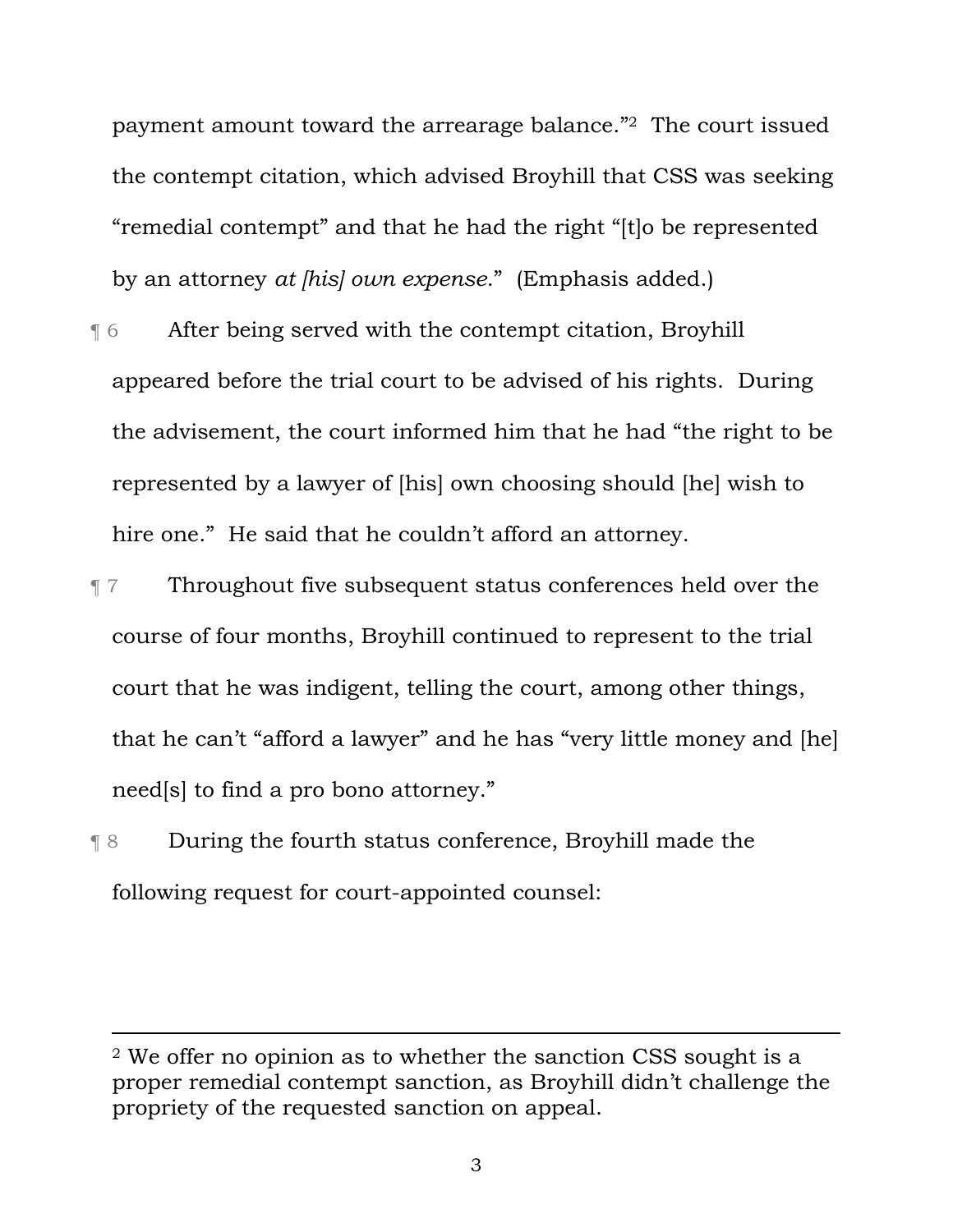[Broyhill]: Well the fact of the matter is . . . I honestly believe that I am entitled to a court[-] appointed attorney . . . .

The reason I say I believe I'm entitled to a court[-]appointed attorney is because according to the Colorado Court of Appeals and a decision of Padilla versus Padilla in 1982, they had decided and I quote, where a jail sentence maybe imposed in a contempt proceeding the alleged conte[mnor,] if indigent[,] is entitled to the appointment of [c]ounsel.

So it is my understanding that I'm entitled to the appointment of [c]ounsel considering I am indigent and I would like to be provided the ability to prove my indigence and to be provided the court[-]appointed [c]ounsel as directed by the [s]upreme [c]ourt . . . and also by several Chief Justice Directives provided by that [s]upreme [c]ourt[,] Ma'am.

THE COURT: Okay. Counsel I assume this is remedial and not --

[CSS]: It is. It's remedial.

THE COURT: Yeah okay. All right. Sir that's not my understanding of the law. This is a remedial contempt not a punitive contempt.

¶ 9 In August 2019, Broyhill proceeded to the contempt hearing

without counsel. CSS, on the other hand, appeared and

participated in the hearing through counsel. Testifying in narrative

form, as well as responding to the trial court's questions, Broyhill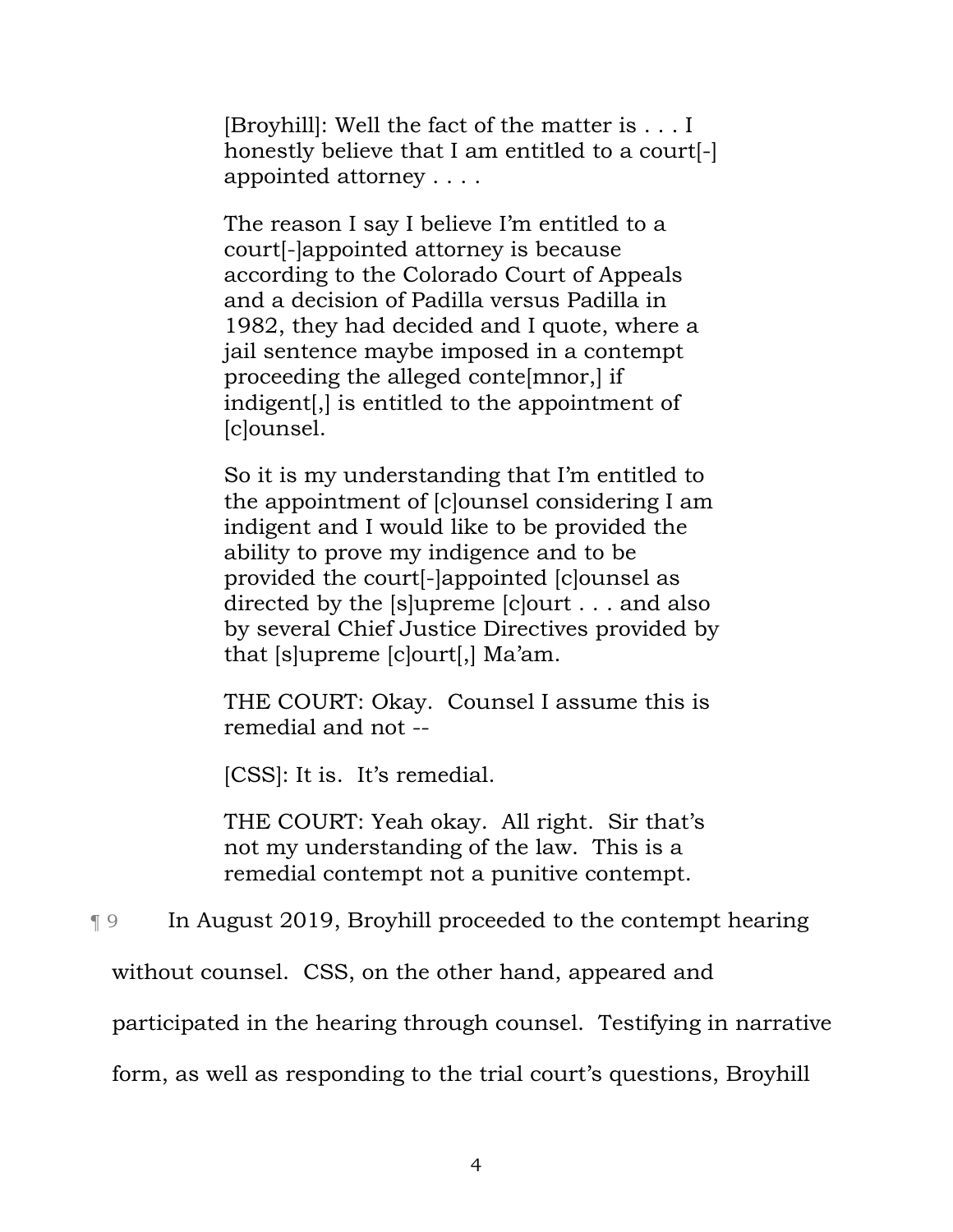insisted that he lacked the past and present ability to comply with the child support order. More specifically, he testified that various disabilities prevented him from obtaining or maintaining meaningful employment. But he neither offered exhibits nor called any other witnesses on his own behalf.

- ¶ 10 At the end of the hearing, Broyhill repeated his request for court-appointed counsel, saying: "I honestly believe that the [c]ourt should appoint me a lawyer based on the case law that I've read." The court again denied the request. It then found him in indirect contempt primarily on the basis that he failed to introduce any documentation of any disability.
- ¶ 11 As a remedial sanction, the trial court sentenced Broyhill to thirty days in jail, but it stayed the sentence on the condition that he remain current with his child support obligation. The court didn't make explicit findings with respect to his ability to make either past or present child support payments.
- ¶ 12 With the assistance of pro bono counsel, Broyhill appealed and filed an opening brief. CSS didn't file an answer brief.
- ¶ 13 We then invited supplemental briefing from CSS and potentially interested amicus curiae, including the Family Law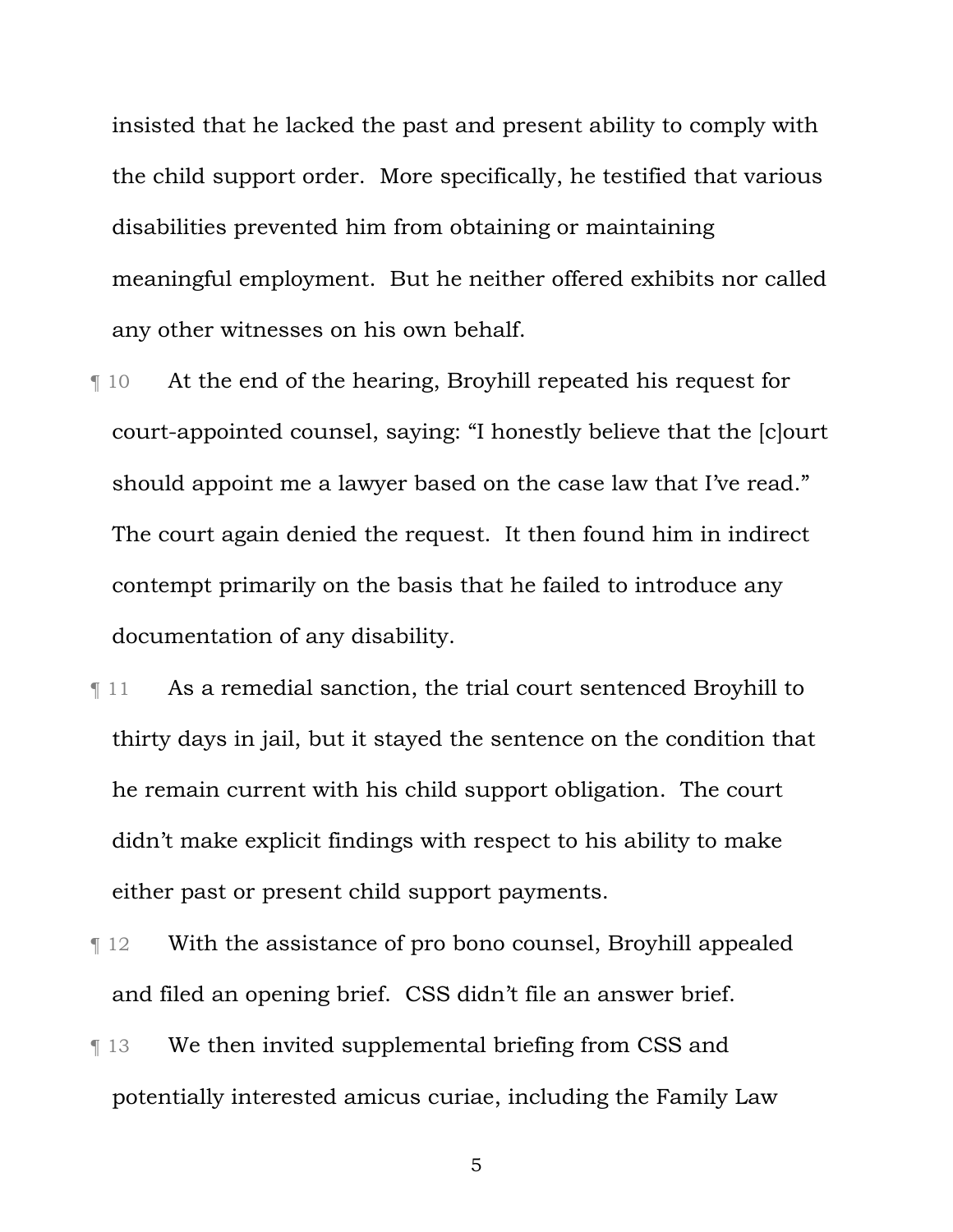Section of the Colorado Bar Association (CBA), the Colorado Chapter of the American Academy of Matrimonial Lawyers (AAML), the Colorado Division of Child Support Services, the Office of the Child's Representative, and Colorado Counties, Inc. The Colorado Chapter of the AAML, the Family Law Section of the CBA, and the American Civil Liberties Union of Colorado filed amicus briefs, all in support of Broyhill's position. Although CSS had numerous opportunities to file an answer brief, respond to the amici, or otherwise inform us of and argue its position, it never did.

#### II. Discussion

¶ 14 Broyhill contends that the trial court denied him due process of law under the Fourteenth Amendment to the United States Constitution by failing to determine whether he was indigent and, thus, entitled to court-appointed, state-paid counsel. We agree.

# A. Standard of Review

**The Due Process Clause of the Fourteenth Amendment to the** United States Constitution protects citizens from the deprivation of liberty without due process. U.S. Const. amend. XIV, § 1; *see M.S. v. People*, 2013 CO 35, ¶ 9. This clause confers both procedural and substantive due process rights. *M.S.*, ¶ 9.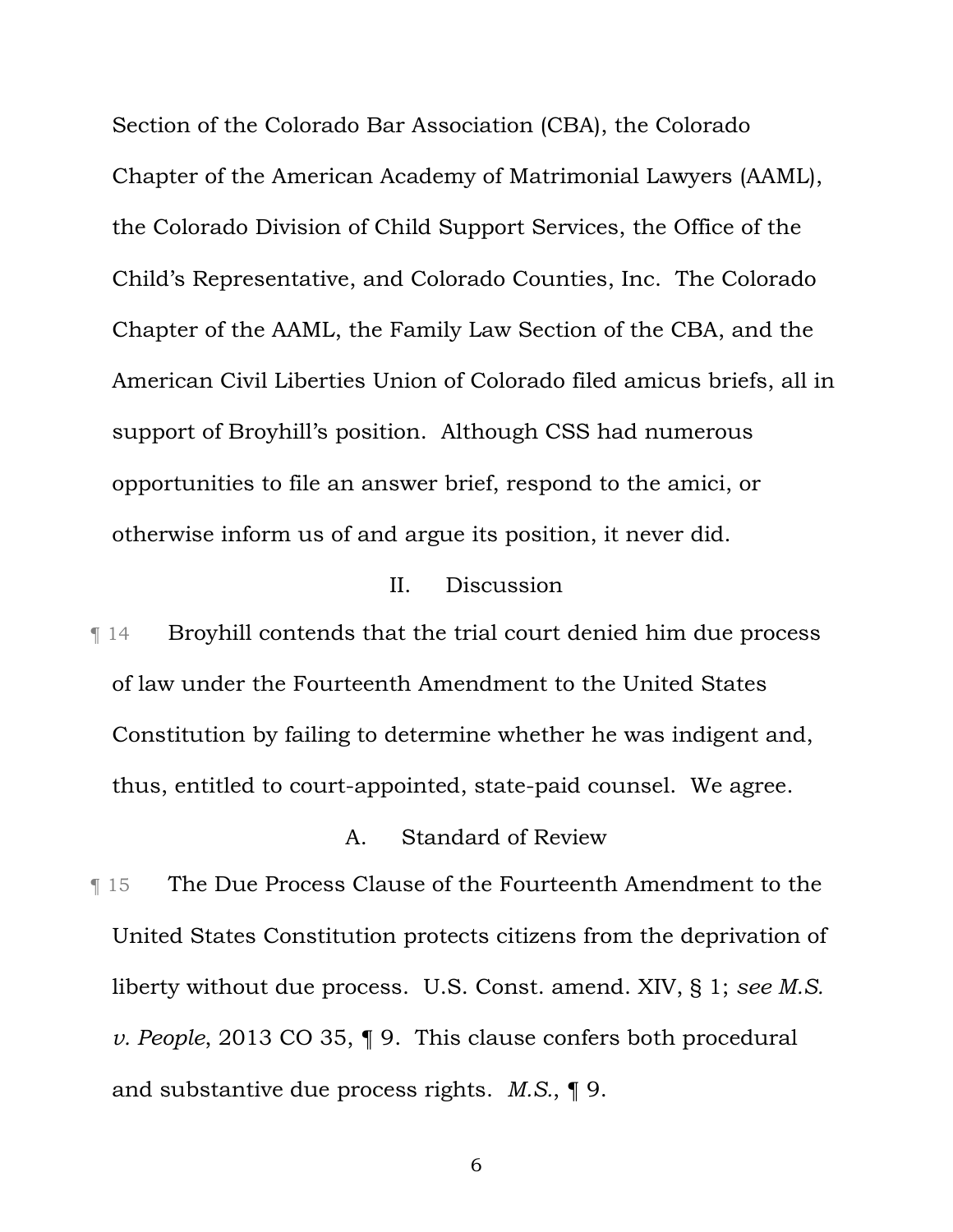**The** Because this case presents an issue of procedural due process, we review de novo. *See People in Interest of K.N.B.E.*, 2019 COA 157, ¶ 11; *Copley v. Robinson*, 224 P.3d 431, 435 (Colo. App. 2009) (procedural due process requires that fundamentally fair procedures are in place when the state threatens a protected liberty interest).

#### B. C.R.C.P. 107

- ¶ 17 Contempt proceedings are governed by rule, specifically C.R.C.P. 107. The version of the rule in effect until 1995 recognized two types of contempt: criminal and civil. *People v. Razatos*, 699 P.2d 970, 974 n.1 (Colo. 1985). Generally, criminal contempt and civil contempt were differentiated by the purpose of the proceeding and type of sanctions requested. *See id.* at 974.
- ¶ 18 Criminal contempt was punitive in nature and carried an unavoidable, determinative sanction, crafted to punish the contemnor and vindicate the court's dignity. *Id.*; *In re Pechnick*, 128 Colo. 177, 182, 261 P.2d 504, 507 (1953).
- ¶ 19 Civil contempt, on the other hand, was remedial in nature and carried a sanction tailored to coerce compliance with the court's order and which could be purged by the contemnor taking an action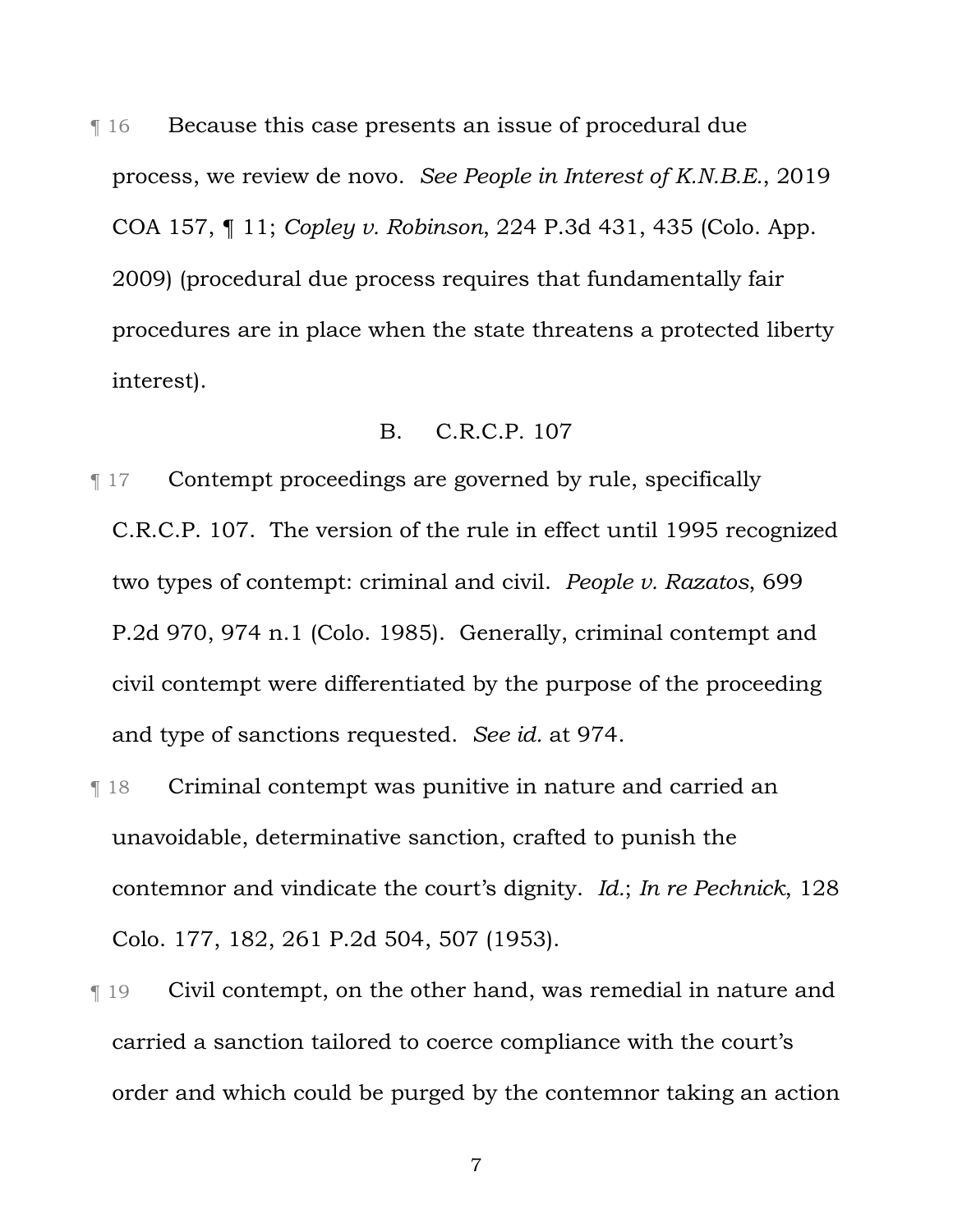that was within his power and ability to perform. *Razatos*, 699 P.2d at 974; *Pechnick*, 128 Colo. at 182, 261 P.2d at 507 ("Civil contempt proceedings are to preserve and enforce the rights of private parties to litigation and to compel obedience to the orders made for the benefit of litigants.").

- ¶ 20 Criminal contempt was often referred to as punitive contempt, and civil contempt was referred to as remedial contempt. *See Razatos*, 699 P.2d at 974; *see also In re Marriage of Zebedee*, 778 P.2d 694, 698 (Colo. App. 1988).
- $\lceil 21 \rceil$  In 1995, C.R.C.P. 107 was rewritten. 5 Sheila K. Hyatt & Stephen A. Hess, *Colorado Practice Series*, *Civil Rules Annotated* Rule 107 author cmt. 107.1, Westlaw (5th ed. database updated Oct. 2021); *see In re Marriage of Cyr*, 186 P.3d 88, 92-93 (Colo. App. 2008). Under the post-1995 rule, there are two types of contempt — direct and indirect — and two types of sanctions — remedial and punitive. *See People ex rel. State Eng'r v. Sease*, 2018 CO 91, ¶ 21; *In re Estate of Elliott*, 993 P.2d 474, 478 (Colo. 2000); *see also* C.R.C.P. 107(a)(2)-(5).
- **The fundamental distinction between direct contempt and** indirect contempt lies in the location of the contumacious act.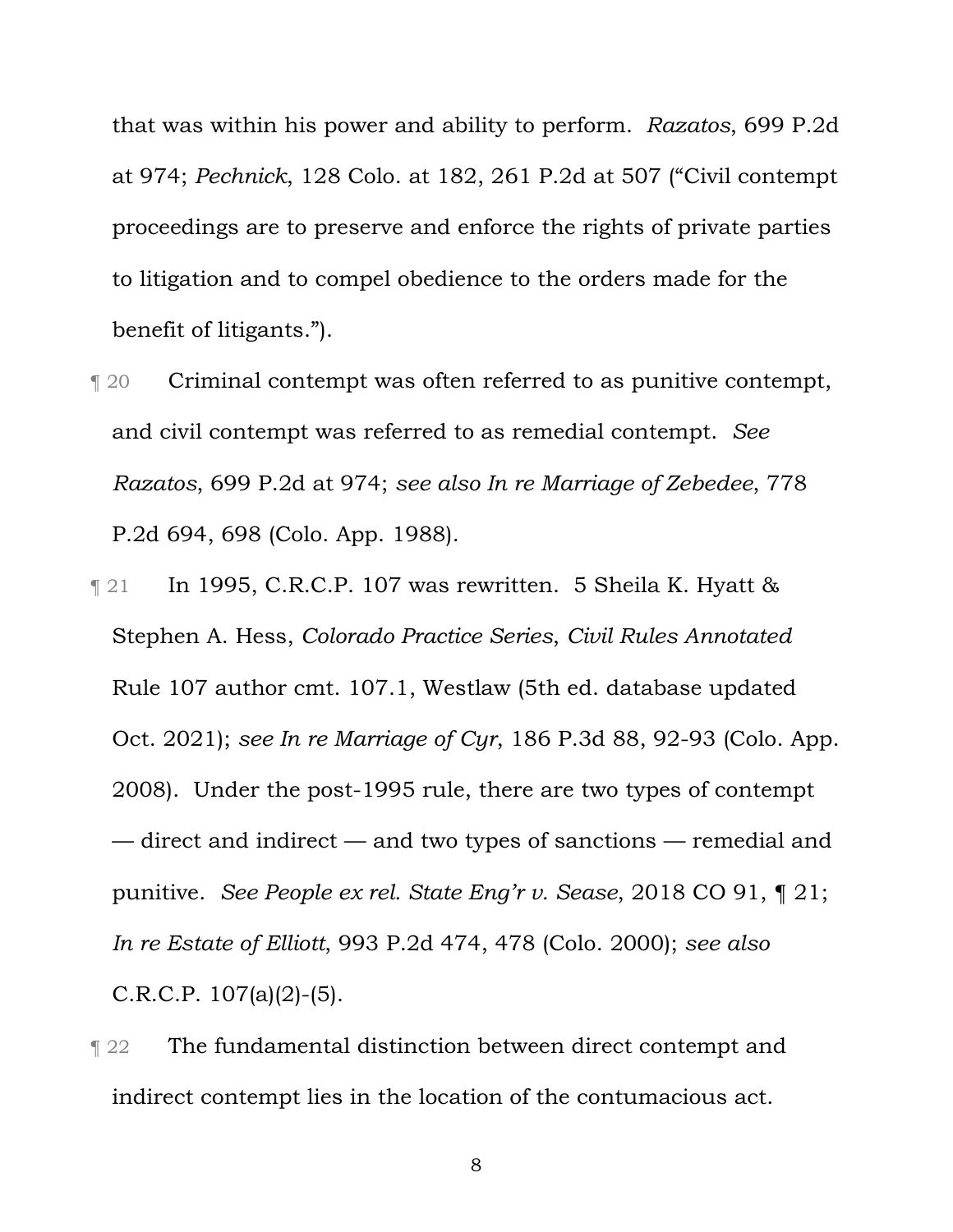Direct contempt takes place in the court's presence before a judge who has personal knowledge of the act, while indirect contempt doesn't. C.R.C.P. 107(a)(2)-(3); *Sease*, ¶ 22.

**Term 23** Punitive sanctions remain criminal in nature because they're intended to punish. *See* C.R.C.P. 107(a)(4) (defining "Punitive Sanctions for Contempt" as "[p]unishment by unconditional fine, fixed sentence of imprisonment, or both, for conduct that is found to be offensive to the authority and dignity of the court"); *see also Sease*, ¶ 22; *Cyr*, 186 P.3d at 91.

> Punitive sanctions must be supported by findings of fact that establish beyond a reasonable doubt that: (1) a lawful order existed; (2) the contemnor had knowledge of the order; (3) the contemnor had the ability to comply with the order; and (4) the contemnor willfully refused to comply with the order.

*Sease*, ¶ 23 (citing *In re Marriage of Nussbeck*, 974 P.2d 493, 497 (Colo. 1999)).

 $\lceil 24 \rceil$  Remedial sanctions continue to be civil in nature as they're "imposed to force compliance with a lawful order or to compel performance of an act within the person's power or present ability to perform." C.R.C.P. 107(a)(5). Remedial sanctions must be supported by findings of fact establishing that the contemnor (1)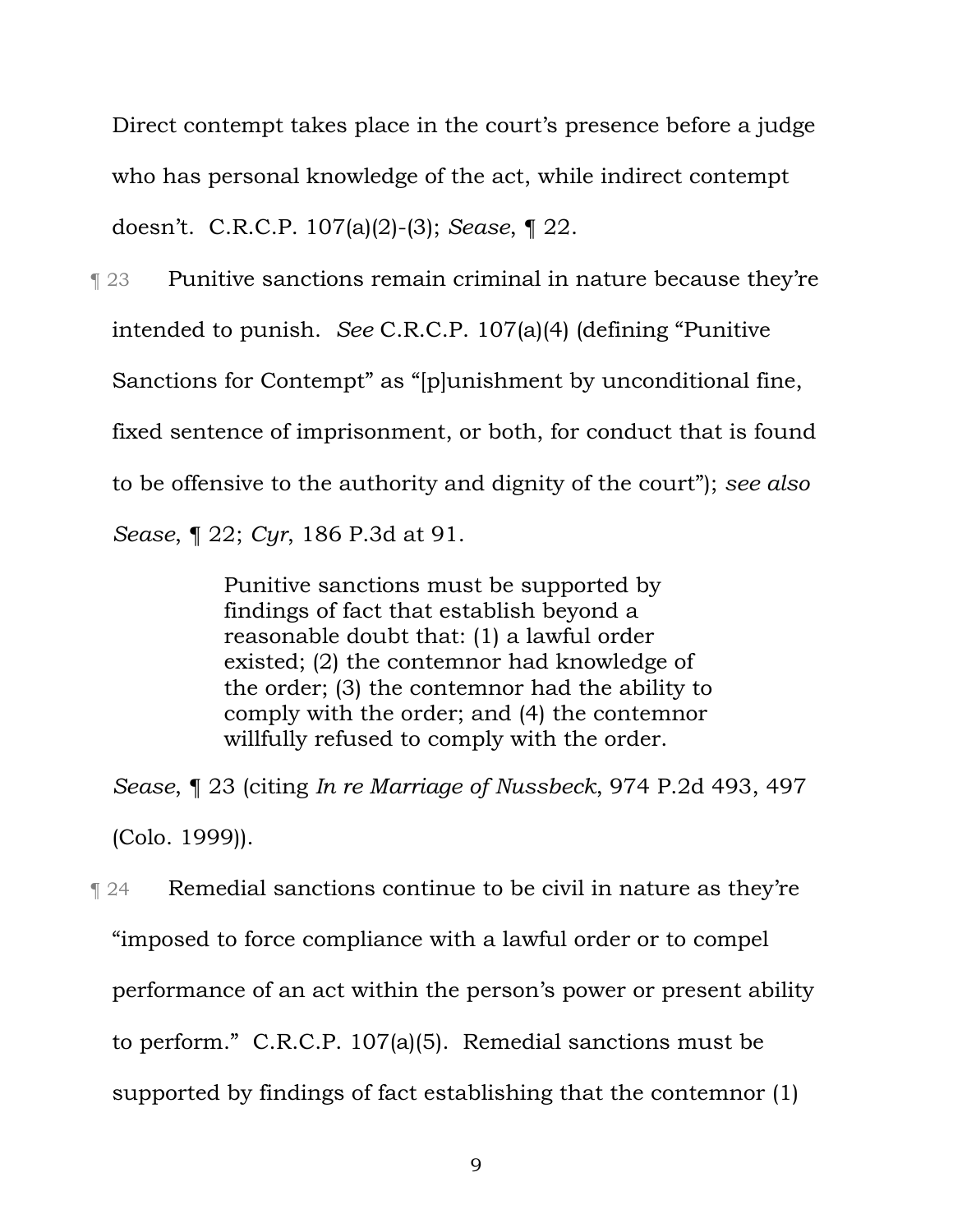failed to comply with a lawful court order; (2) knew of the order; and (3) has the present ability to comply with the order. *In re Marriage of Dean*, 2017 COA 51, ¶ 7. The burden of proving a present inability to comply with the order rests with the alleged contemnor. *See Cyr*, 186 P.3d at 92. If the trial court finds that the contemnor has the present ability to comply — and thereby purge the contempt — it may impose an indefinite term of imprisonment until the contemnor performs the acts necessary to purge the contempt. *See* C.R.C.P. 107(d)(2); *see also Elliott*, 993 P.2d at 479. Thus, a remedial sanction of imprisonment is always conditional. That is, by virtue of the finding that the contemnor has the present ability to comply with the court's order and, thereby, purge the contempt, the contemnor holds in his hand the proverbial keys to the jailhouse door — once he purges the contempt, he is free. *See Hicks v. Feiock*, 485 U.S. 624, 633 (1988).

**Texable 125 Figure 125** Here, the trial court found Broyhill in indirect contempt for failing to comply with its child support order, and the court purported to impose a remedial sanction. Specifically, it sentenced him to thirty days in jail but suspended that sentence so that he could purge the contempt by staying current with his child support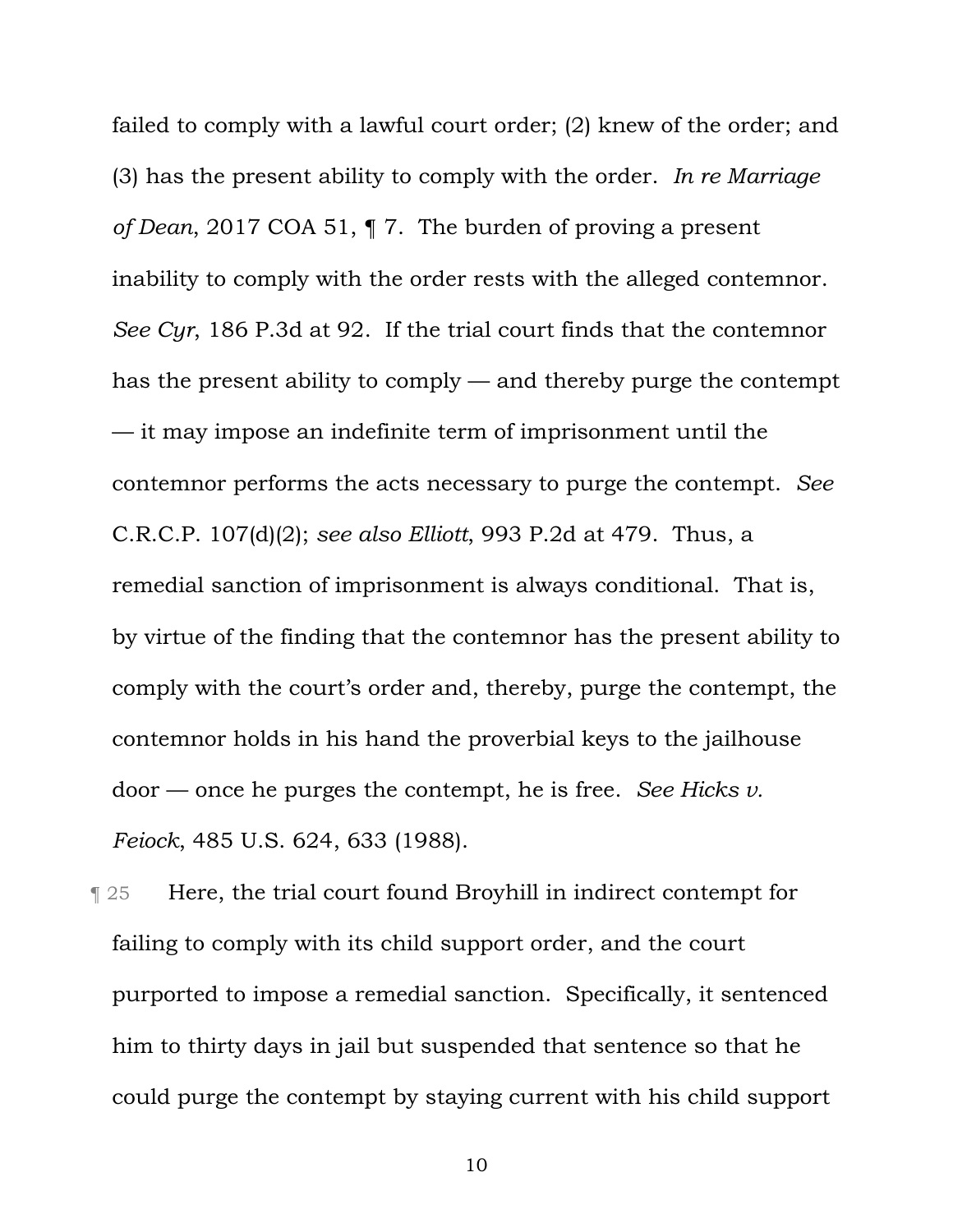obligation.3 *See* C.R.C.P. 107(d)(2), (e) (Though punitive sanctions can be reconsidered, they cannot be suspended "based upon the performance or non-performance of any future acts."); *see also In re Marriage of Weis*, 232 P.3d 789, 797 (Colo. 2010) ("Because [the contemnor] may be able to purge the contempt, the sanction is in the nature of a remedial contempt sanction.").

¶ 26 We now turn to Broyhill's claim that he was denied the right to request court-appointed and state-paid counsel based on indigency.

C. The Basis for the Right to Counsel in Contempt Proceedings ¶ 27 The United States Supreme Court in *Gideon v. Wainwright*, 372 U.S. 335, 344 (1963), unanimously held that the Sixth Amendment to the United States Constitution, which is applied to the states through the Due Process Clause of the Fourteenth Amendment, requires the appointment of counsel at public expense to indigent defendants in state felony trials. *See also Stern v. Cnty. Ct.*, 773 P.2d 1074, 1076 (Colo. 1989). The danger of the state erroneously taking a person's physical liberty led the Court to

<sup>&</sup>lt;sup>3</sup> Again, we offer no opinion as to whether this is a proper remedial contempt sanction, as Broyhill didn't challenge the propriety of the sanction on appeal.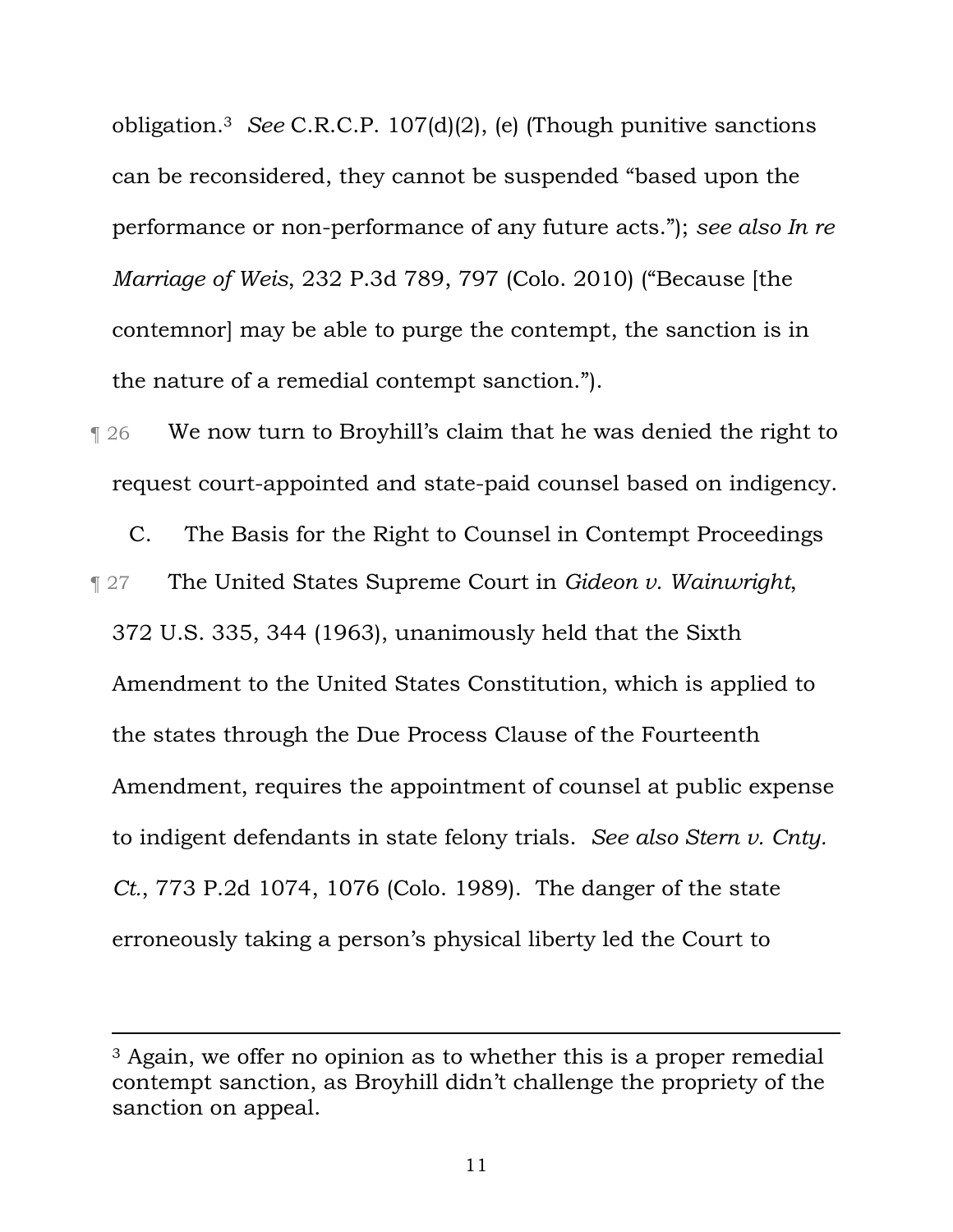declare it an "obvious truth" that an indigent person can't be assured a fair trial against the judicial "machinery" unless counsel is provided at no cost. *Gideon*, 372 U.S. at 344.

- ¶ 28 Later, in *Argersinger v. Hamlin*, 407 U.S. 25, 37 (1972), the Supreme Court extended the scope of that right to state misdemeanor cases resulting in imprisonment. *See also Stern*, 773 P.2d at 1076.
- ¶ 29 In *People v. Lucero*, 196 Colo. 276, 284, 584 P.2d 1208, 1214 (1978), our supreme court followed the reasoning of *Argersinger* when confronted with the issue of the right to appointed counsel in a direct contempt proceeding involving the possibility of imprisonment. There, a recalcitrant witness, despite being granted transactional immunity, persisted in refusing on Fifth Amendment grounds to testify before a grand jury. *See id.* at 278-79, 584 P.2d at 1210. The judge found the witness in direct contempt and summarily ordered him imprisoned until he agreed to testify or until the grand jury term expired. *Id.* at 279, 584 P.2d at 1210. ¶ 30 Though the supreme court in *Lucero* affirmed the contempt finding and sanction, it noted that the judge's refusal to permit legal assistance at certain times during several contempt proceedings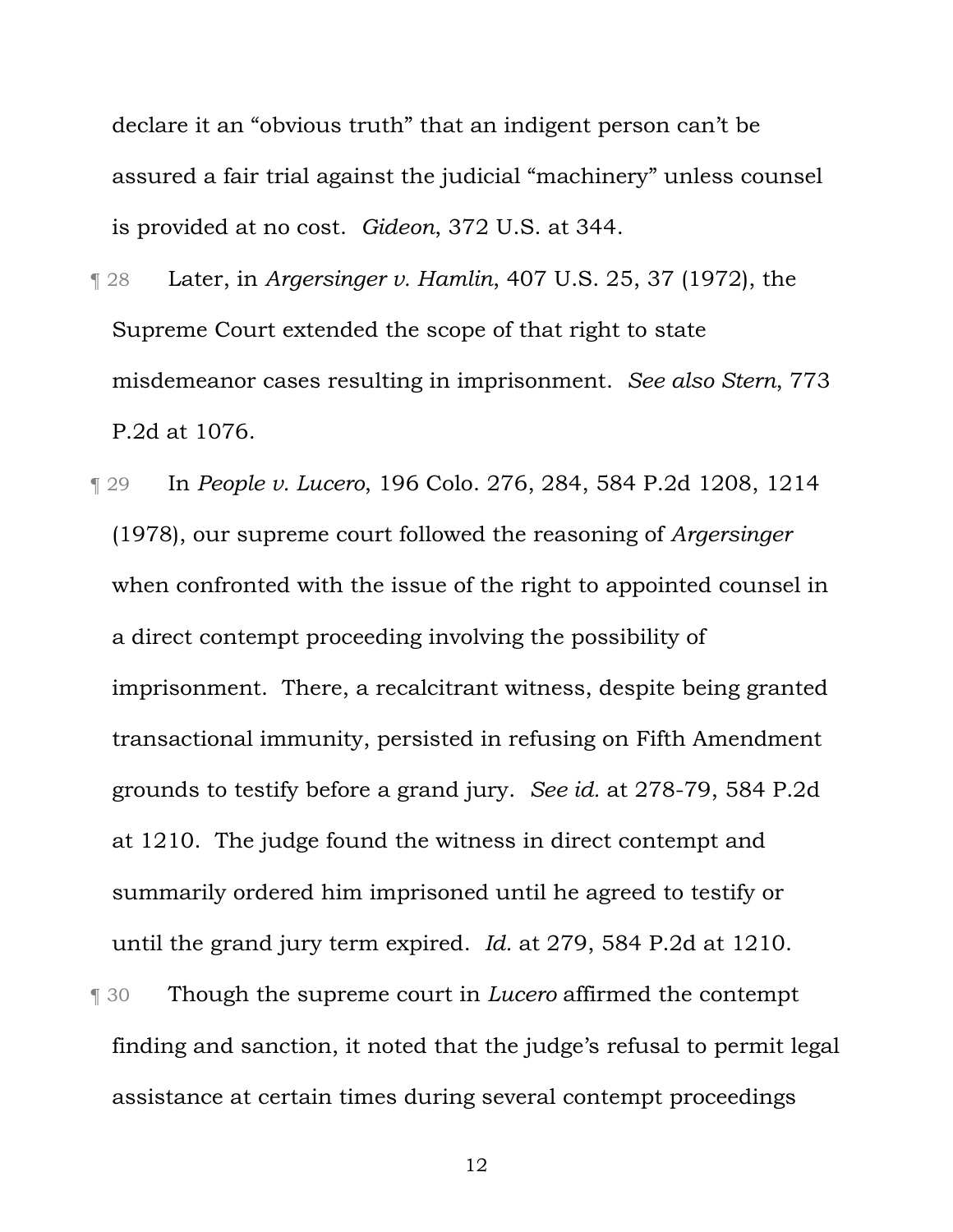was "troublesome." *Id.* at 283, 584 P.2d at 1214. Citing *Argersinger* and several federal circuit court opinions, the court said "that the right to counsel must be extended to all contempt proceedings, whether labeled civil or criminal, which result in the imprisonment of the witness." *Id.* at 284, 584 P.2d at 1214 ("Labeling the contempt civil and conditioning the incarceration on a continued refusal to testify does not alter the burden of imprisonment."). *But see Gagnon v. Scarpelli*, 411 U.S. 778, 781, 788 (1973) (refusing to extend *Gideon* and *Argersinger* to establish a per se rule for appointment of counsel in all civil proceedings where the possibility of imprisonment exists); *In re Calhoun*, 350 N.E.2d 665, 666 (Ohio 1976) (Sixth Amendment right to counsel as set forth in *Argersinger* is inapplicable to civil contempt because that right is limited to criminal proceedings).

¶ 31 The supreme court then articulated the principle that the Sixth Amendment secures to indigent people the right to appointed counsel in every contempt proceeding where imprisonment is a real threat. *See Lucero*, 196 Colo. at 284, 584 P.2d at 1214; *see also Razatos*, 699 P.2d at 977 ("[T]he possibility of imprisonment arising out of contempt proceedings, whether civil or criminal, has been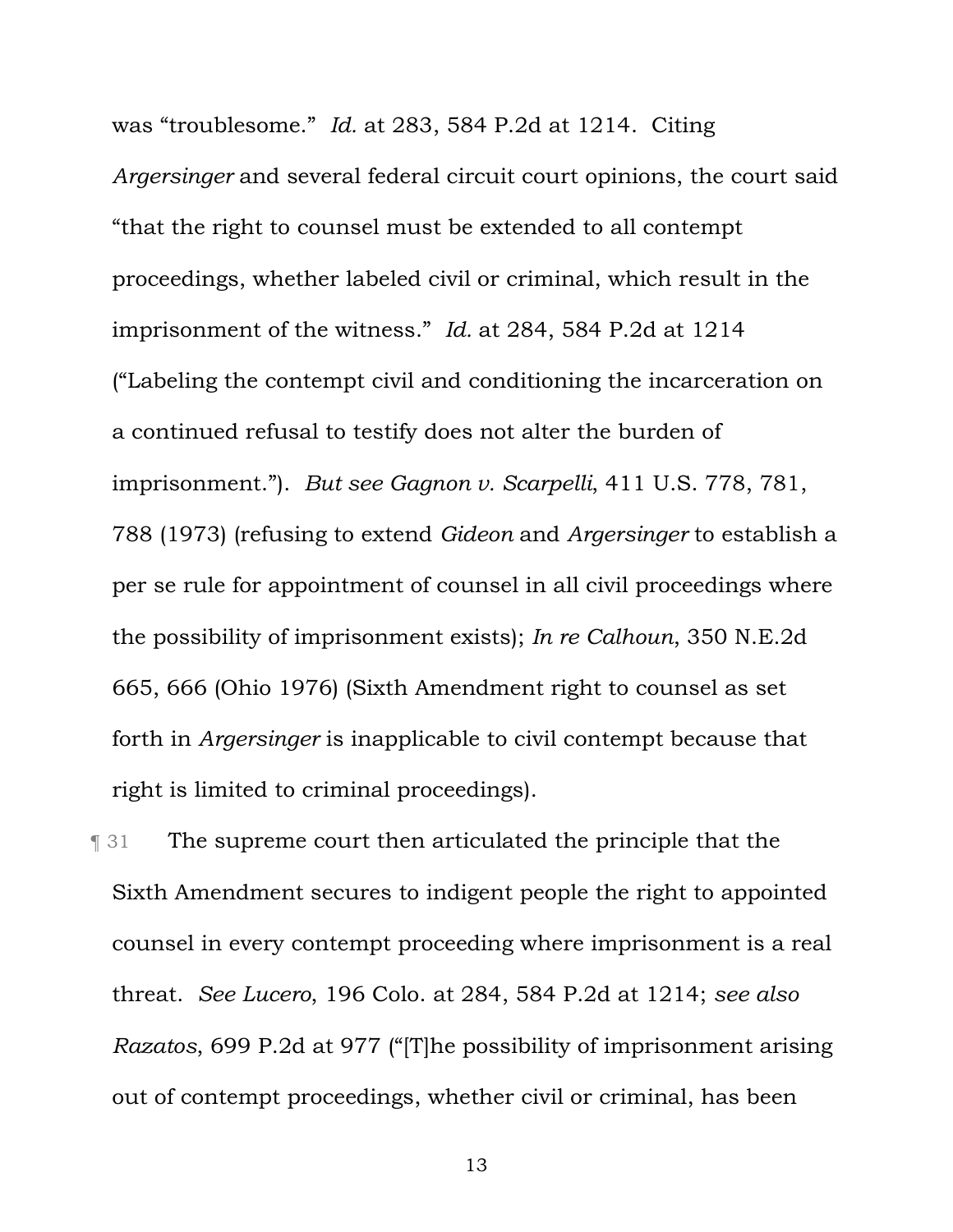held to trigger the Sixth Amendment right[] to counsel."); *see also In re Bauer*, 30 P.3d 185, 188 (Colo. 2001) (noting that the Sixth Amendment right to counsel afforded to criminal defendants extends to contempt proceedings, both civil and criminal, which may result in imprisonment of the contemnor).

**Term 32** And the same reasoning has been employed in other cases before this court. *See In re Marriage of Dion*, 970 P.2d 968, 971 (Colo. App. 1997); *see also In re Marriage of Barber*, 811 P.2d 451, 456 (Colo. App. 1991) ("If a jail sentence may be imposed in a contempt proceeding, the alleged contemnor, if indigent, is entitled to the appointment of counsel."); *Griffin v. Jackson*, 759 P.2d 839, 843 (Colo. App. 1988) ("The Sixth Amendment right to counsel afforded criminal defendants must be extended to contempt proceedings, both civil and criminal, which result in imprisonment of the contemn[o]r."); *In re Marriage of Wyatt*, 728 P.2d 734, 735 (Colo. App. 1986); *Padilla v. Padilla*, 645 P.2d 1327, 1328 (Colo. App. 1982) ("[A]ny legal proceeding, in which an individual may be imprisoned . . . should be treated as a criminal prosecution as contemplated by the [S]ixth [A]mendment." (quoting *Lobb v. Hodges*, 641 P.2d 310, 311 (Colo. App. 1982))).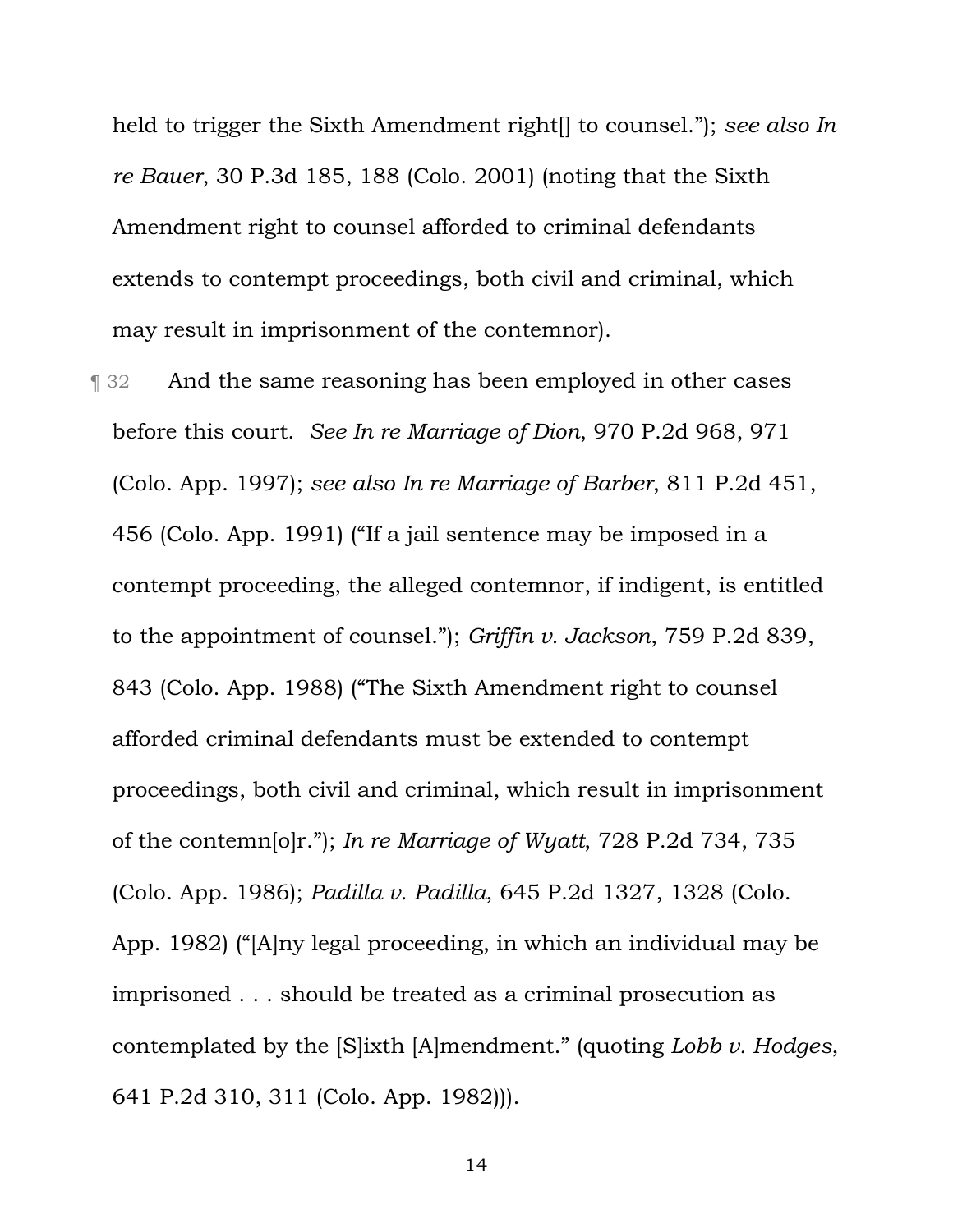¶ 33 However, a fairly recent United States Supreme Court case, *Turner v. Rogers*, 564 U.S. 431 (2011), changed the legal landscape. That is where we turn next.

# D. *Turner v. Rogers*

- ¶ 34 In *Turner*, the mother moved for civil contempt against the father for nonpayment of child support. *Id.* at 436-37. Neither side was represented by counsel. *Id.* at 437. At an abbreviated contempt hearing, the trial court only asked the father, who was on disability and had a history of substance abuse, whether he had anything to say about the contempt charge. *Id.* In a brief statement, he apologized and asked to be given another chance. *Id.* The court ultimately found him in contempt and sentenced him to a year in jail until he purged the contempt by paying the full balance owed. *Id.* The court didn't make an express finding about, or otherwise address, his ability to pay his arrearages. *Id.* at 437-38.
- ¶ 35 When the case reached the Supreme Court, the father maintained that he had a constitutional right to appointed counsel at his civil contempt proceeding. *Id.* at 438.
- ¶ 36 At the outset, the Court reaffirmed that the Sixth Amendment right to appointed counsel doesn't apply in civil cases. *Id.* at 439,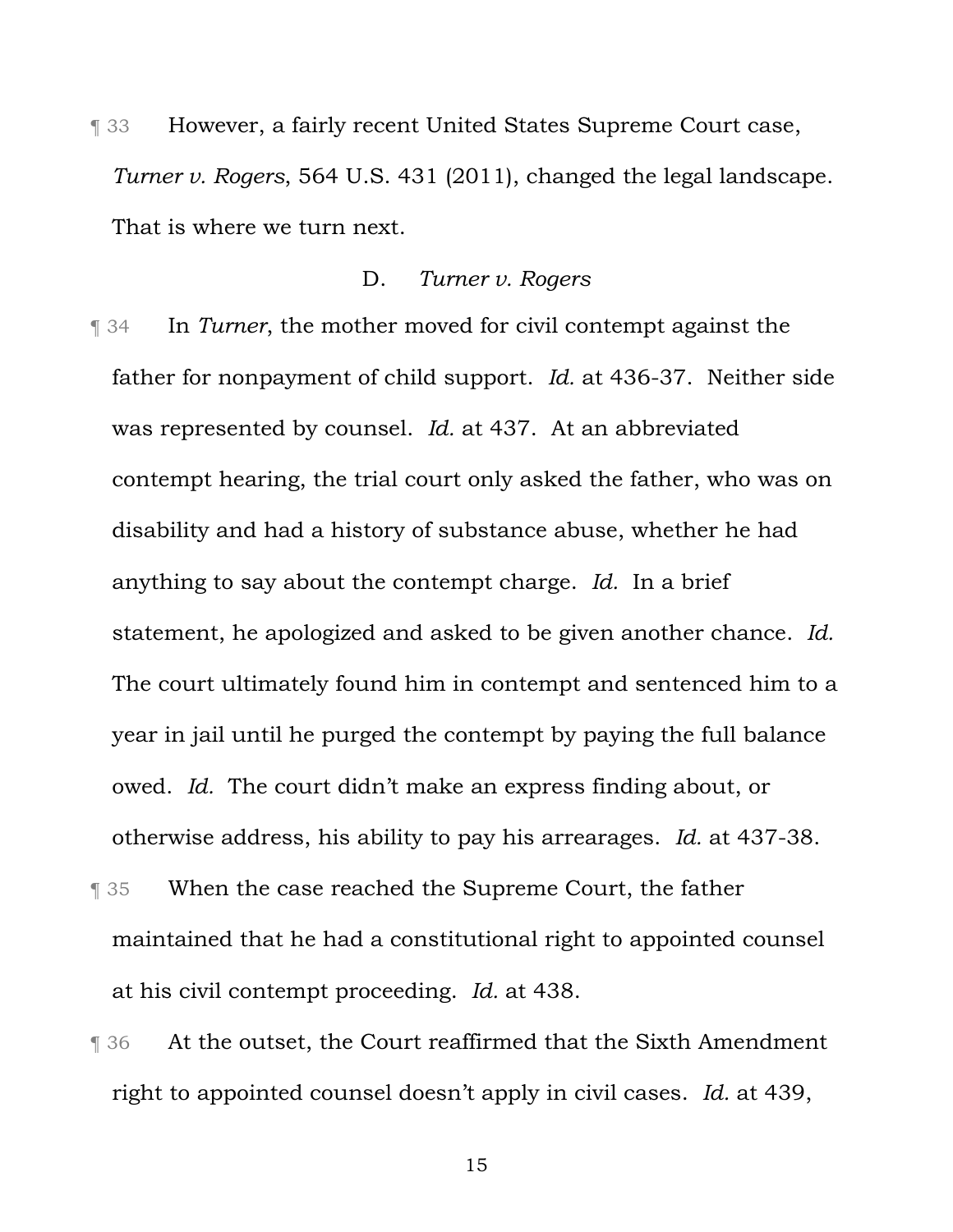441. In doing so, *Turner* effectively superseded the principle our supreme court established in *Lucero* and its progeny — that an indigent person is guaranteed appointed counsel under the Sixth Amendment in all contempt proceedings, whether punitive or remedial, with the prospect of imprisonment. *See Lucero*, 196 Colo. at 284, 584 P.2d at 1214.

**Text, the Court considered whether the Due Process Clause of** the Fourteenth Amendment can be a source for a right to appointed counsel in civil contempt proceedings where imprisonment is an option. *Turner*, 564 U.S. at 441.4The Court then balanced the factors set forth in *Mathews v. Eldridge*, 424 U.S. 319, 335 (1976):

> First, the private interest that will be affected by the official action; second, the risk of an erroneous deprivation of such interest through the procedures used, and the probable value, if any, of additional or substitute procedural

<sup>4</sup> In *Vela v. District Court*, 664 P.2d 243, 244 (Colo. 1983), our supreme court assumed without deciding that an indigent parent had a due process right to the appointment of counsel in a contempt proceeding involving imprisonment. The court granted the public defender's C.A.R. 21 petition for relief, however, and concluded that there was no statutory authority for such an appointment in civil contempt proceedings. *Id.* at 245. Given that the court never reached the merits, the question of whether due process requires the state to provide counsel at an indirect contempt hearing to an indigent person potentially faced with imprisonment is one of first impression.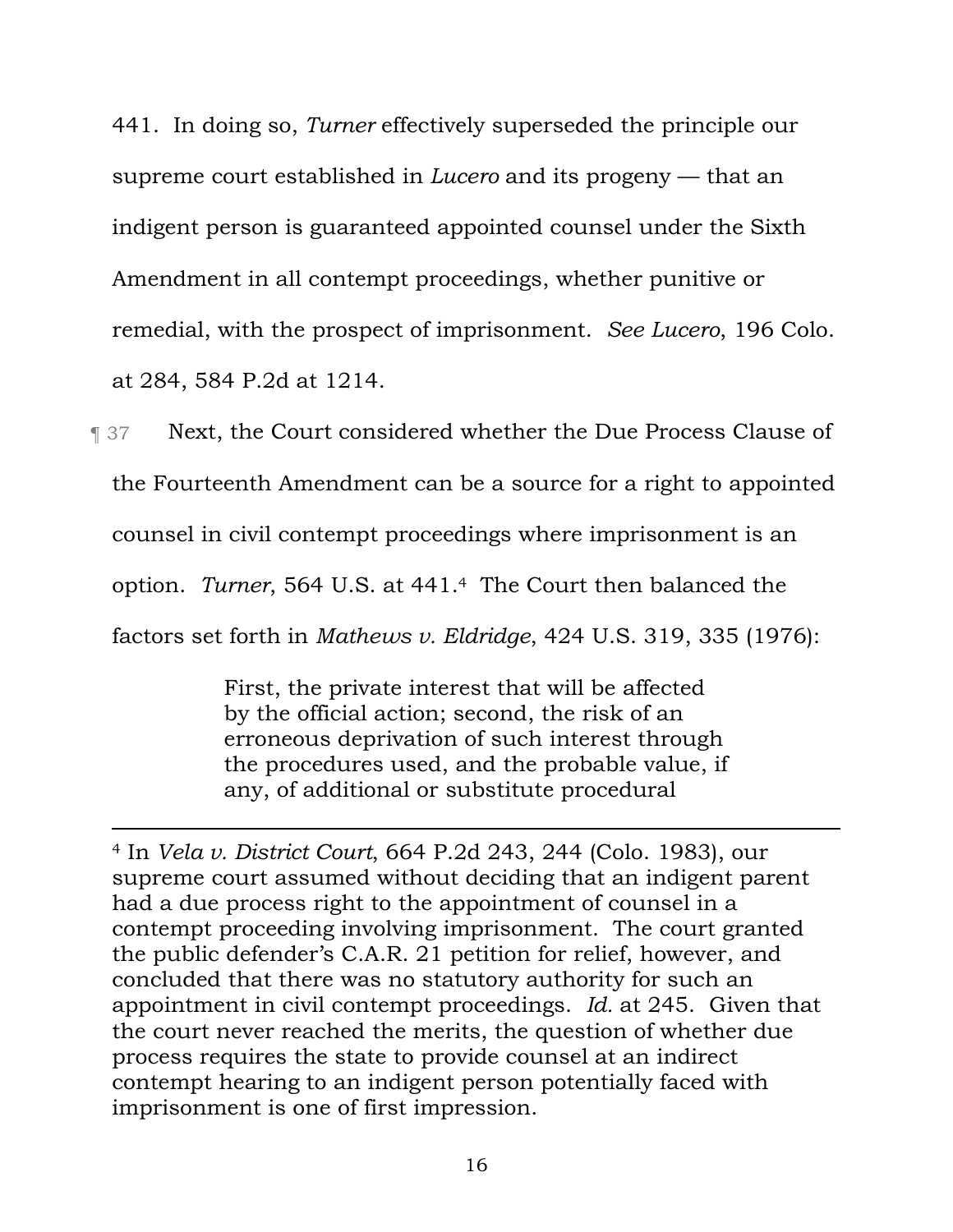safeguards; and finally, the Government's interest, including the function involved and the fiscal and administrative burdens that the additional or substitute procedural requirement would entail.

*See Turner*, 564 U.S. at 444-45.

- ¶ 38 The Court found that the interest in losing one's physical liberty through imprisonment argued strongly in favor of the right to appointed counsel. *Id.* at 445.
- ¶ 39 Even so, the Court determined that the combination and weight of the remaining factors balanced against that right. *Id.* at 446. In support, the Court identified three considerations.
- ¶ 40 First, the Court stated that the "critical question" in civil contempt proceedings is the obligor parent's "ability to pay," which is often closely related to the question of indigency. *Id.* The Court added: "But when the right procedures are in place, indigence can be a question that in many  $-$  but not all  $-$  cases is sufficiently straightforward to warrant determination *prior* to providing [that parent] with counsel, even in a criminal case." *Id.*
- ¶ 41 Second, the obligee parent was often pro se. *Id.* The Court feared that providing counsel to the obligor parent would create an "asymmetry of representation" that "would 'alter significantly the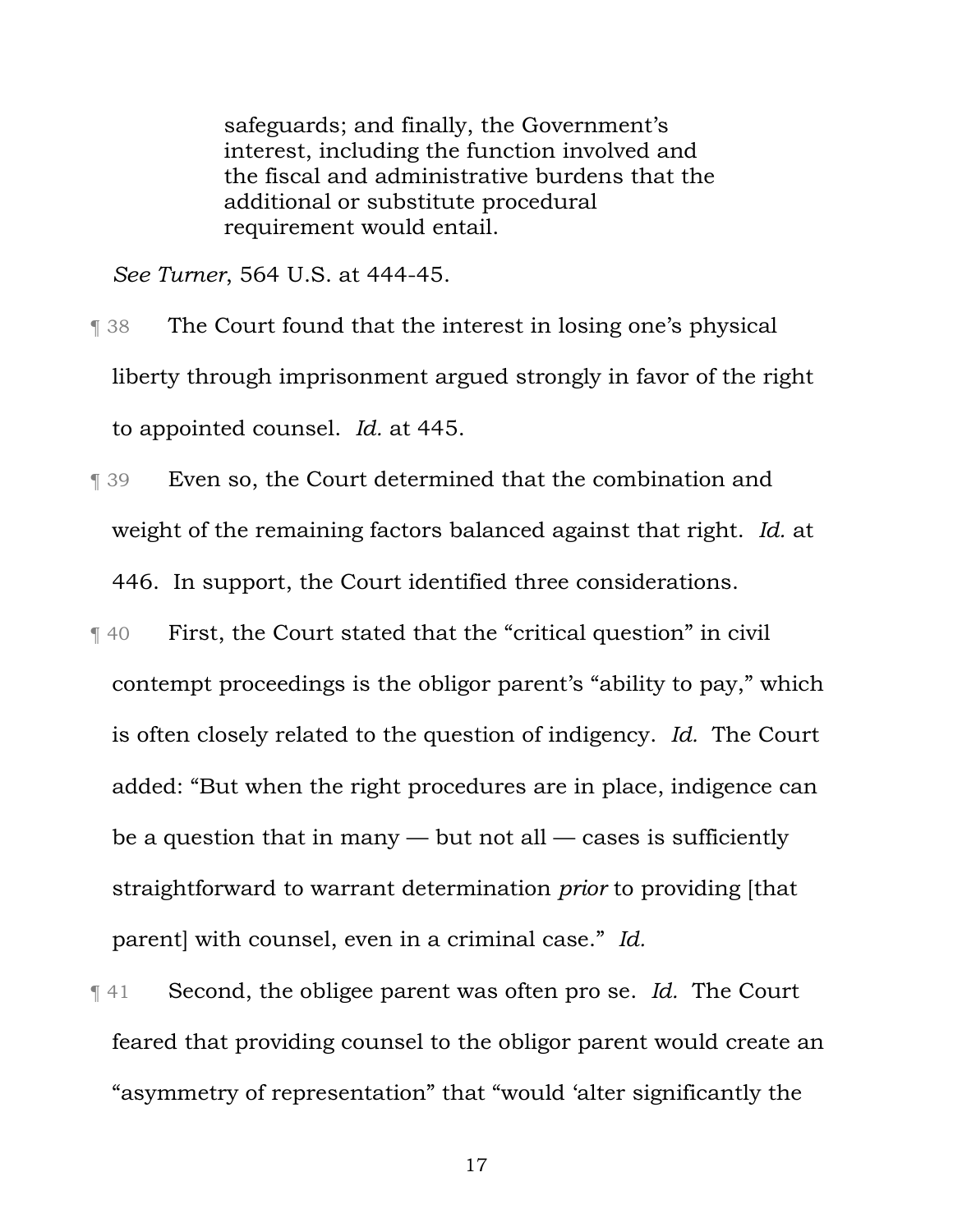nature of the proceeding.'" *Id.* at 447 (quoting *Gagnon*, 411 U.S. at 787). And mandating the appointment of counsel would unduly slow down needed child support payments and make the contempt proceeding "less fair overall." *Id.*

¶ 42 Third, the Court believed that "substitute procedural safeguards" were available that would "reduce the risk of an erroneous deprivation of liberty." *Id.* (quoting *Mathews*, 424 U.S. at 335). Borrowing from an amicus brief by the United States Solicitor General's Office, the Court suggested the following safeguards:

> (1) notice to the [alleged contemnor] that his "ability to pay" is a critical issue in the contempt proceeding; (2) the use of a form (or the equivalent) to elicit relevant financial information; (3) an opportunity at the hearing for the [alleged contemnor] to respond to statements and questions about his financial status (*e.g.*, those triggered by his responses on the form); and (4) an express finding by the court that the [alleged contemnor] has the ability to pay.

*Id.* at 447-48.

¶ 43 In the end, the Court held that "the Due Process Clause does not *automatically* require the provision of counsel at civil contempt proceedings to an indigent individual who is subject to a child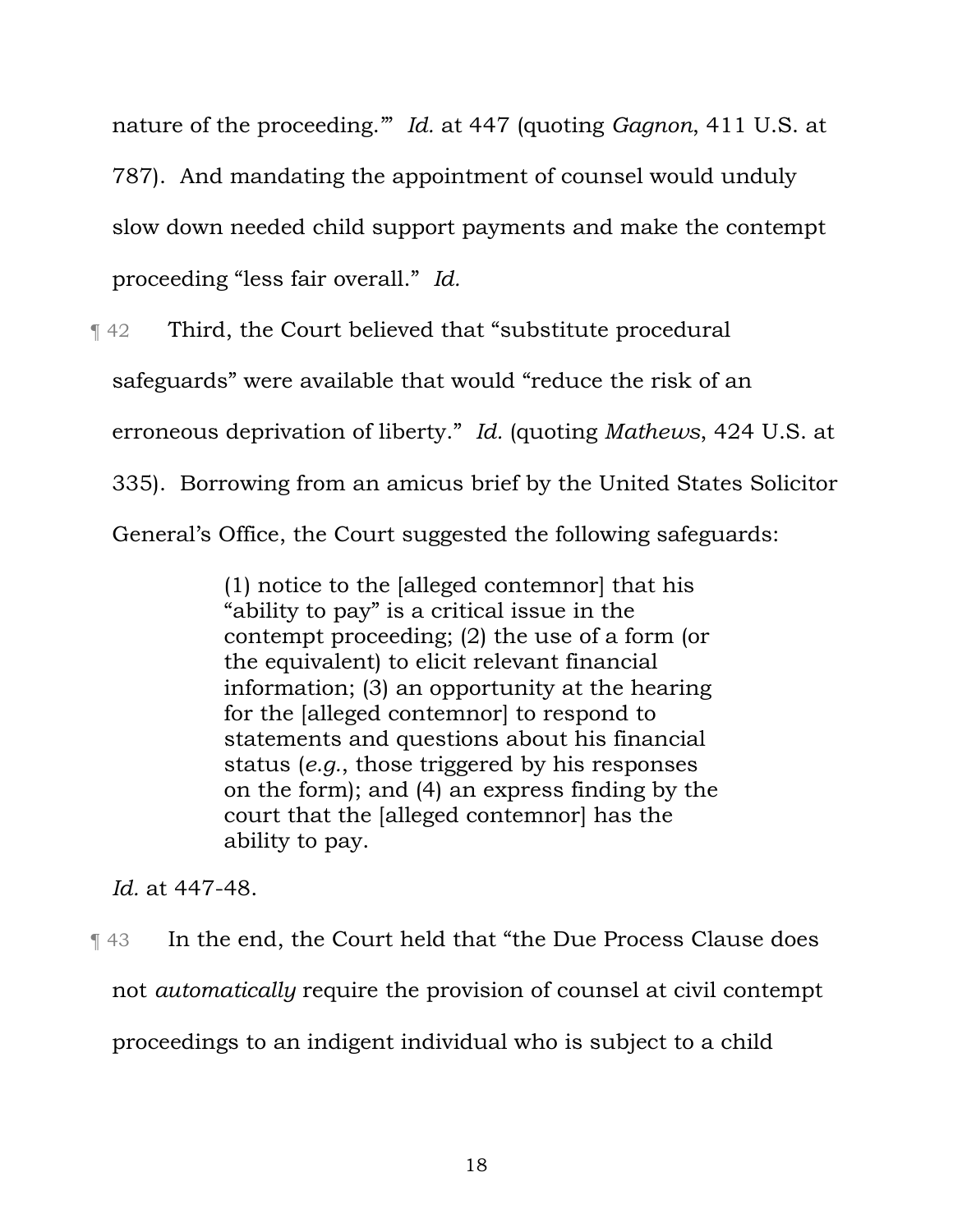support order, even if that individual faces incarceration (for up to a year)." *Id.* at 448.

¶ 44 The Court nevertheless concluded that the father's imprisonment violated the Due Process Clause because he didn't receive the benefit of many of those described procedural safeguards. *Id.* at 449. He wasn't clearly notified that his ability to pay would form the critical question in his civil contempt hearing. *Id.* Nor was he given a fair opportunity to present his financial circumstances. *Id.* As well, the trial court made no finding that he was even able to pay his child support arrearages. *Id.*

¶ 45 But the Court specifically declined to address civil contempt proceedings where child support payments are owed to the state. *Id.* According to the Court, those proceedings resemble debt collection proceedings, and the state is likely to have counsel or some other competent representation. *Id.*

¶ 46 Our case squarely presents the issue left unresolved in *Turner* — whether an indigent parent in a state-initiated civil contempt proceeding has a due process right to appointed counsel. *Id.* In resolving this question, we will conduct our own analysis of the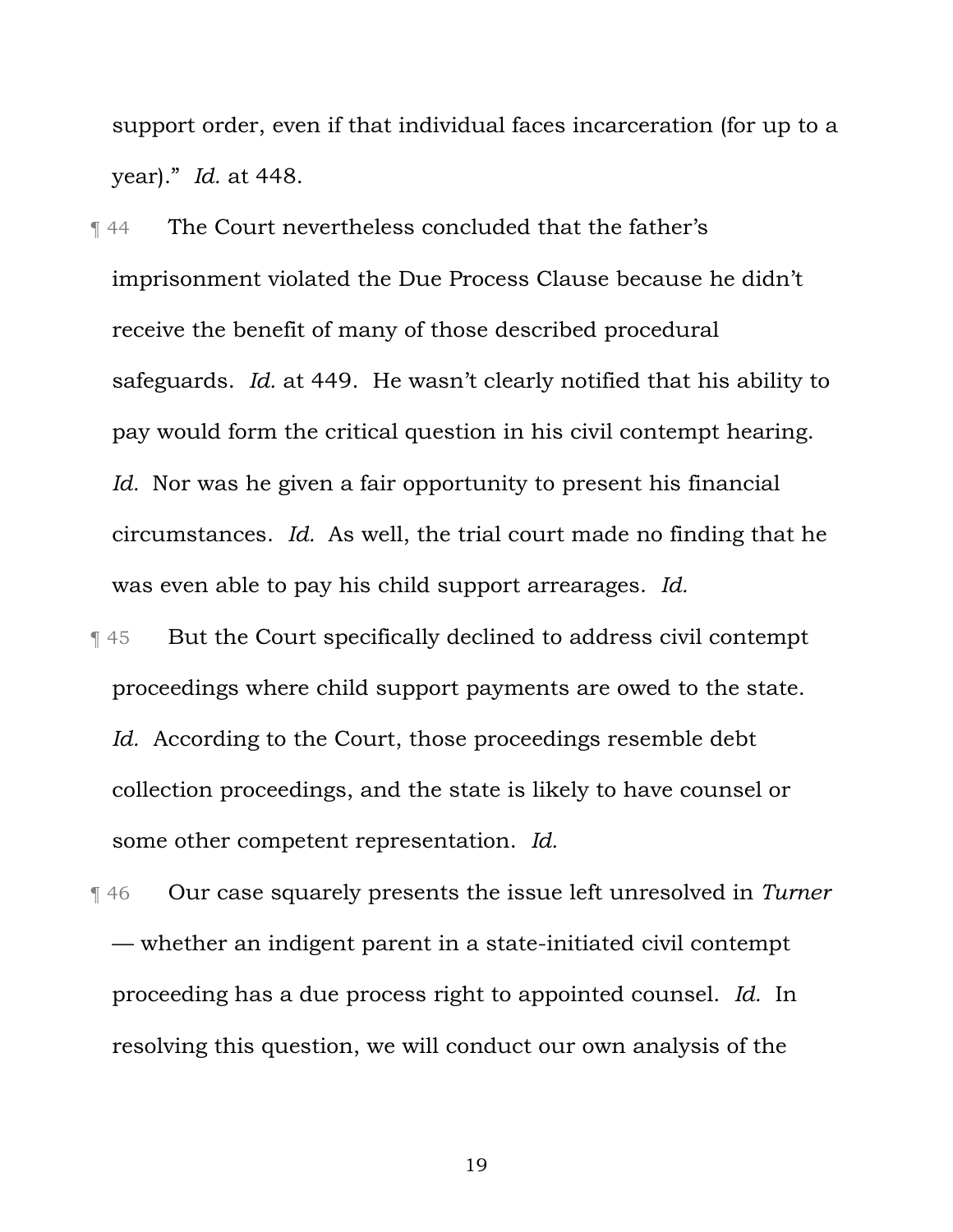*Eldridge* factors. *See id.* at 444-45; *see also Eldridge*, 424 U.S. at 335.

# E. Application of the *Eldridge* Factors

- ¶ 47 The first factor, the private interest that will be affected, is Broyhill's physical liberty. *See Eldridge*, 424 U.S. at 335. "[T]he freedom 'from bodily restraint,' lies 'at the core of the liberty protected by the Due Process Clause.'" *Turner*, 564 U.S. at 445 (quoting *Foucha v. Louisiana*, 504 U.S. 71, 80 (1992)). That interest, therefore, weighs heavily in favor of a right to appointed counsel.
- ¶ 48 We next examine whether the absence of counsel will increase the risk of an erroneous deprivation of Broyhill's protected liberty interest, and whether he was afforded any additional or substitute safeguards. *See Eldridge*, 424 U.S. at 335.
- ¶ 49 Broyhill was pro se while an attorney represented CSS. His lack of counsel created an asymmetry of representation, which the *Turner* majority understandably feared could make the adversarial contempt proceeding unfair. *See* 564 U.S. at 447. As the Court emphasized, "[t]he average defendant does not have the professional legal skill to protect himself when brought before a tribunal with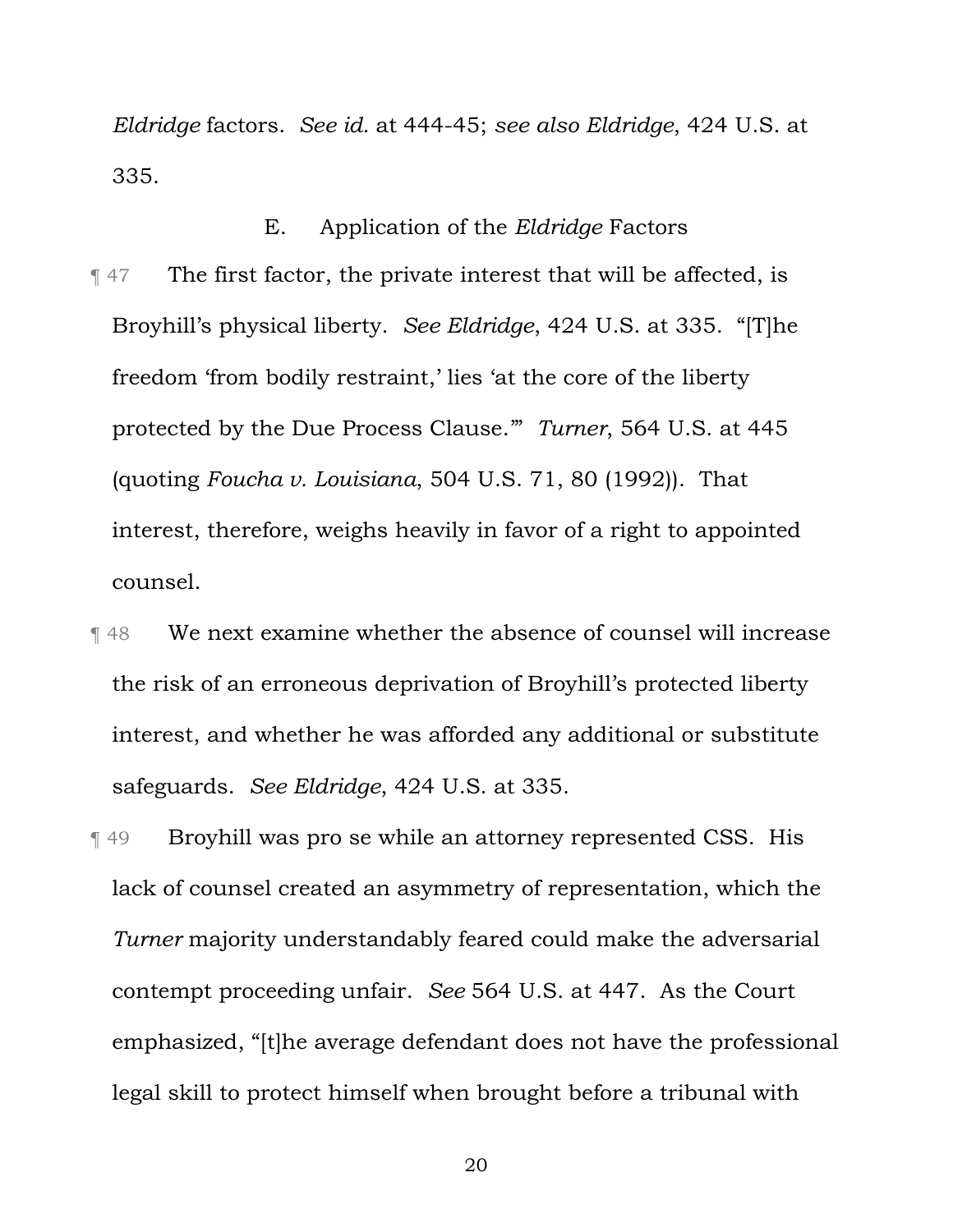power to take his life or liberty, *wherein the prosecution is represented by experienced and learned counsel*." *Id.* at 449 (quoting *Johnson v. Zerbst*, 304 U.S. 458, 462-63 (1938)); *see also United States v. Bobart Travel Agency, Inc.*, 699 F.2d 618, 620 (2d Cir. 1983) (contempt is an area of the law in which counsel's advice is often indispensable).

¶ 50 The need for counsel is particularly acute in cases like this one, where an alleged contemnor's present ability to pay is at issue, as answering that question incorrectly carries with it the very real risk that the alleged contemnor will be wrongfully imprisoned for an indefinite period with no viable means of performing the act necessary to secure his freedom. *See* C.R.C.P. 107(d)(2) ("If the contempt consists of the failure to perform an act in the power of the person to perform and the court finds the person has the present ability to perform the act so ordered, the person may be fined or imprisoned until its performance."); *see also Turner*, 564 U.S. at 445 ("[I]t is obviously important to ensure accurate decisionmaking in respect to the key 'ability to pay' question. Moreover, the fact that ability to comply marks a dividing line between civil and criminal contempt reinforces the need for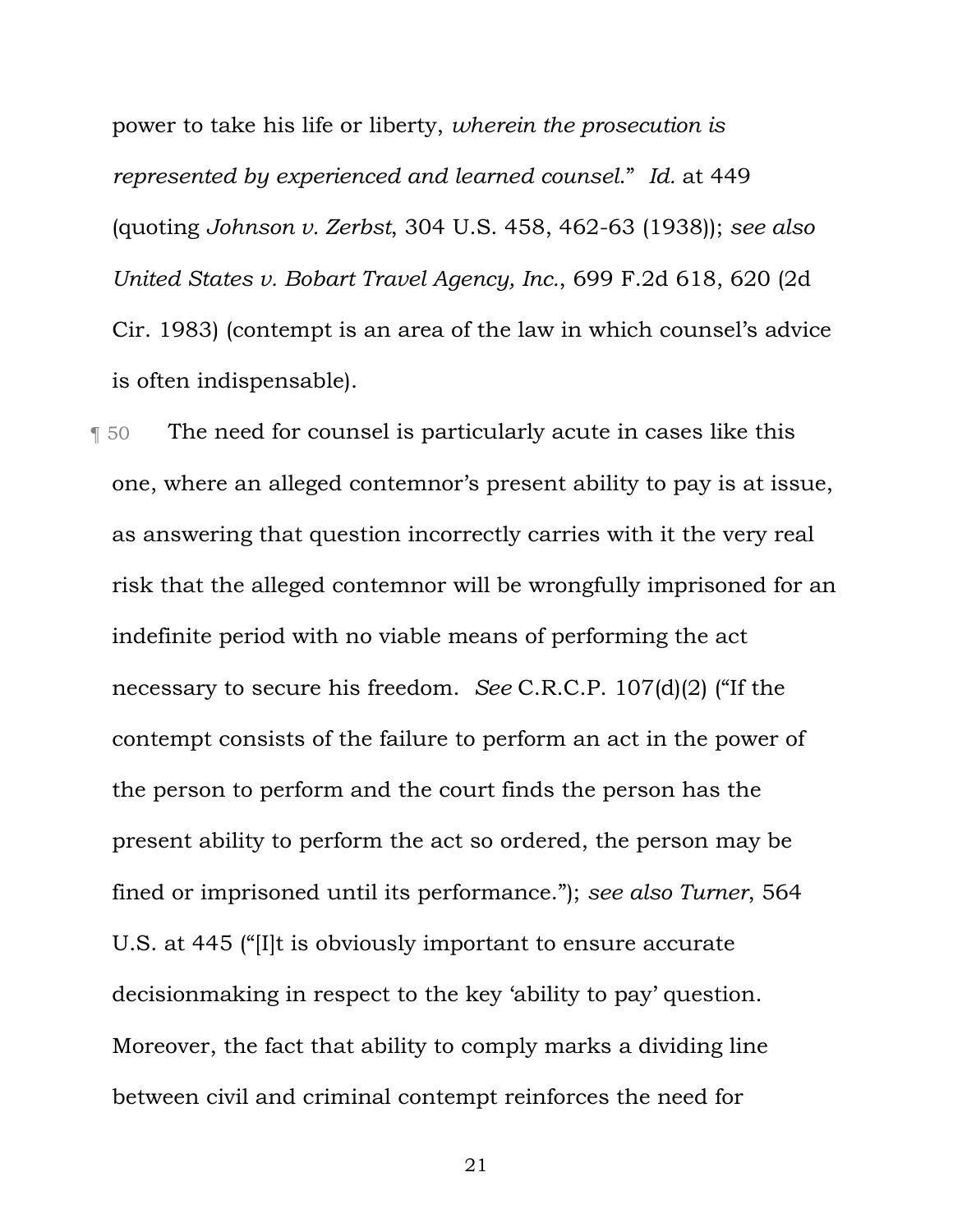accuracy. That is because an incorrect decision (wrongly classifying the contempt proceeding as civil) can increase the risk of wrongful incarceration by depriving the defendant of the procedural protections (including counsel) that the Constitution would demand in a criminal proceeding.") (citation omitted).

¶ 51 At the hearing, CSS had the initial burden of demonstrating by a preponderance of the evidence, the lowest degree of proof, that Broyhill was in indirect contempt for failing to comply with the trial court's child support order. *See* § 13-25-127(1), C.R.S. 2021 (burden of proof in civil cases is a preponderance of the evidence); *see also* C.R.C.P. 107(d)(1) (contempt must be proved beyond a reasonable doubt before punitive sanctions may be imposed); C.R.C.P. 107(d)(2) (no provision specifying the burden of proof for remedial sanctions); *Cyr*, 186 P.3d at 92 (remedial sanctions for contempt under C.R.C.P. 107(d)(2) are civil in nature). Once CSS made a prima facie showing, the burden then shifted to Broyhill to establish a present inability to comply with the order. *See* C.R.C.P. 107(d)(2); *see also Cyr*, 186 P.3d at 92. He didn't carry that burden. Indeed, he didn't present any evidence about his ability to pay other than his own testimony, which the trial court declined to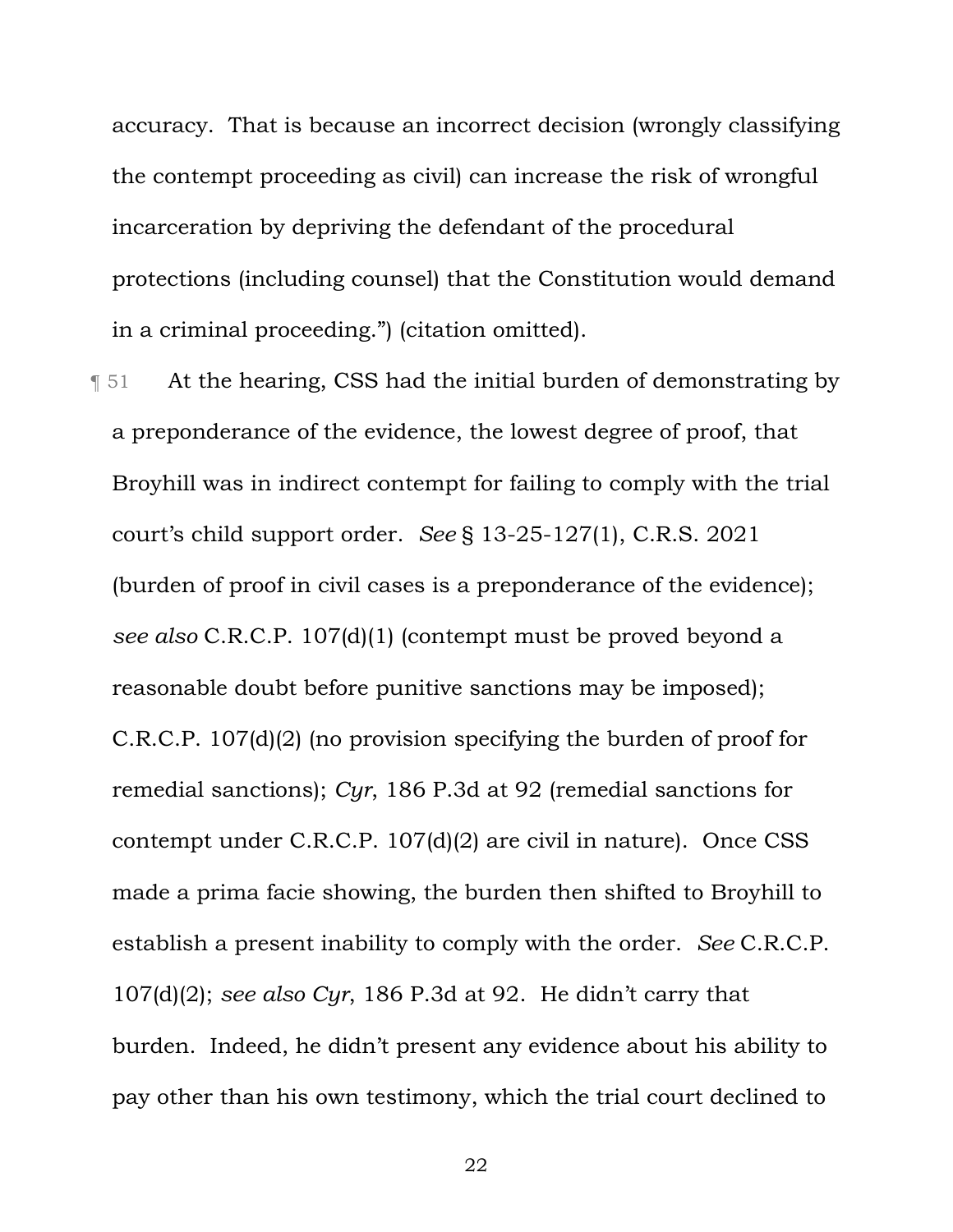credit because it was uncorroborated. As the trial court put it, "Broyhill has chosen to litigate this case the way he has chosen to litigate which is to simply call in and say I'm disabled."

- ¶ 52 A trained advocate would undoubtedly have assisted Broyhill by advising him on the applicable law, raising appropriate objections to CSS's evidence, cross-examining CSS's witnesses, introducing documentary and testimonial proof about his past and present inability to pay (*e.g.*, employment, financial circumstances, health, disability), or uncovering, perhaps, another viable defense to the charge. Appointed counsel is also essential to guard against general constitutional infirmities or specific due process violations as described in *Turner*. *See* 564 U.S. at 447-48. So, from the preparation of his defense to the last fall of the gavel, Broyhill was clearly disadvantaged.
- **The Struth Struth and Struth Struth Struth Struth Struth Struth Struth Struth Struth Struth Struth Struth Struth Struth Struth Struth Struth Struth Struth Struth Struth Struth Struth Struth Struth Struth Struth Struth Str** dispositive. We must still consider what procedures were in place to offset the lack of symmetry. *See id.* at 446. And from our review of the record there doesn't appear to have been any additional or substitute procedural safeguards adopted to reduce the risk of an erroneous deprivation of liberty. For example, there's no indication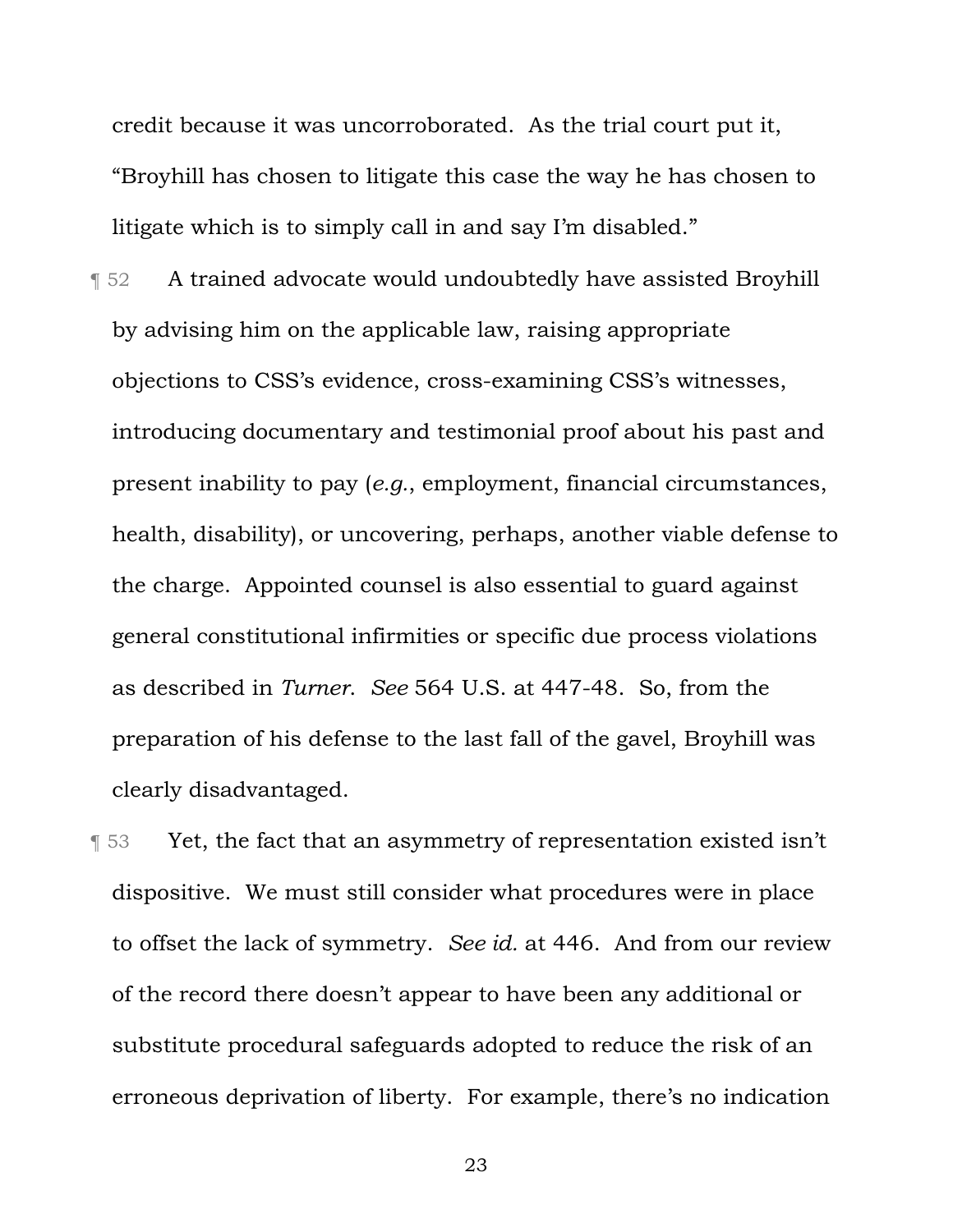that Broyhill was provided a form to facilitate the elicitation of relevant and complete financial information. *See id.* at 447. And the court's findings about his ability to pay were conclusory, at best.5 *See id.* at 448. In all, appointed counsel would have minimized the risk of the court reaching an erroneous decision with serious consequences. *Id.* at 445.

¶ 54 Against the strong private interest in Broyhill's physical liberty and the high risk of erroneous deprivation of that interest, we must

<sup>5</sup> In ruling from the bench, the trial court didn't make any explicit findings about Broyhill's current ability to pay. The closest it came was when it said, "I have no documentation of that disability and the Court finds that . . . Mr. Broyhill if he made the effort would be able to get an income going and to make some payments towards his obligation towards . . . his child." And the court's written order contained little more — just two conclusory paragraphs about his ability to pay. They read, in their entirety, as follows:

> 6. The Obligor, Joshua Broyhill, has the current ability to pay child support and has the ability to comply.

. . . .

11. The Obligor['s], Joshua Broyhill['s], refusal to pay child support is willful. The Obligor has the present ability to pay child support. The Obligor offered no excuse or evidence.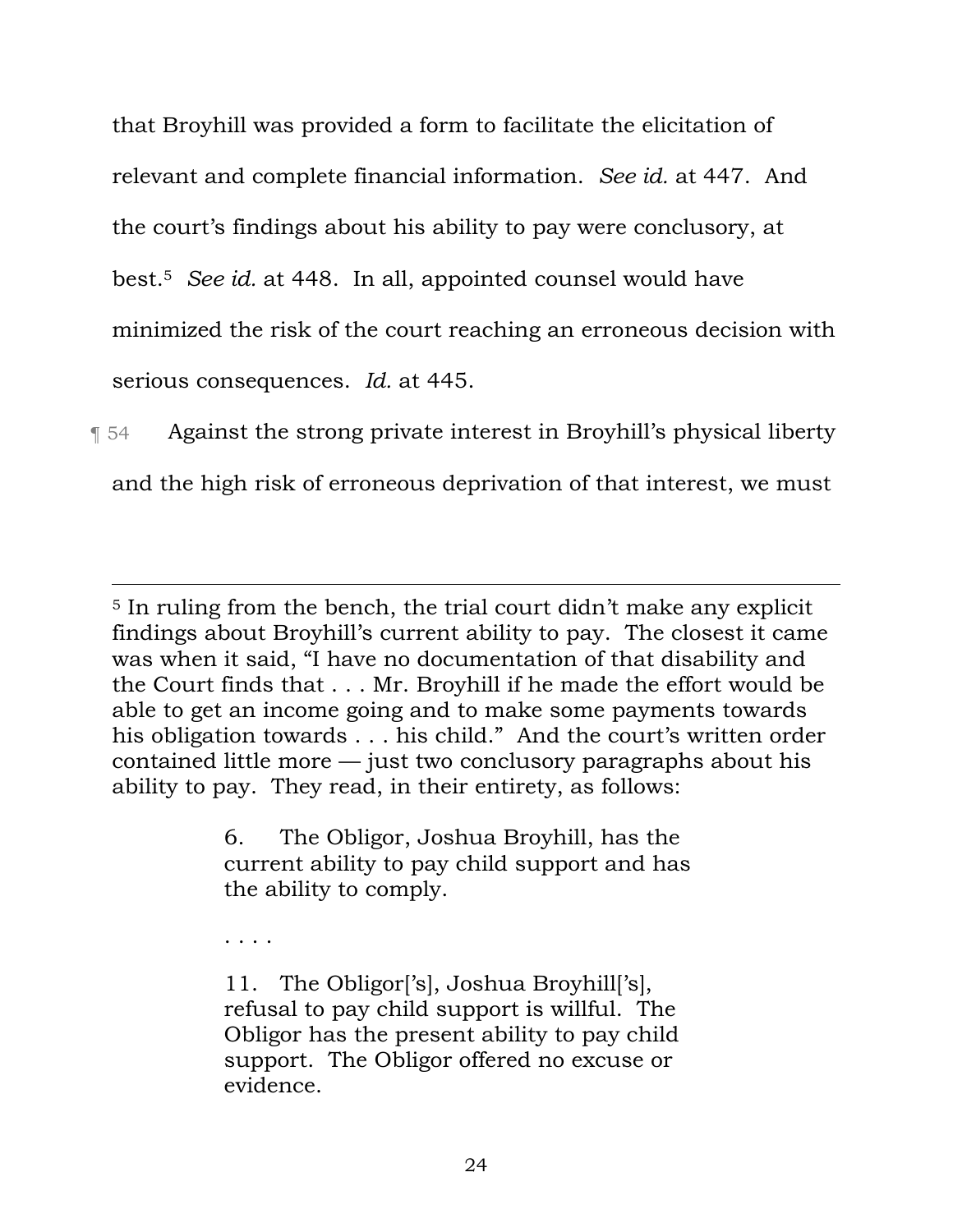still balance the government's interest in not providing the additional safeguards, including the appointment of counsel. *See Eldridge*, 424 U.S. at 335.

- ¶ 55 The government in general (and CSS in particular) has an interest in resolving contempt cases in a timely manner. Unlike the worry expressed in *Turner* (where neither side was represented by counsel), we don't believe that providing counsel would result in delay causing prejudice (as counsel was already participating, albeit just on CSS's side). *See* 564 U.S. at 447. In fact, this proceeding was continued several times and eventually resolved approximately one year after the filing of the contempt motion; this was due in large part to accommodating Broyhill's (ultimately futile) efforts to retain pro bono counsel.
- ¶ 56 And while it's true that CSS has a strong interest in ensuring the enforcement of child support orders, CSS also must share with Broyhill an interest in a fair proceeding.
- **T** 57 We assume that CSS's interest diverges when it comes to the additional fiscal and administrative burdens associated with the introduction of appointed counsel. *See Eldridge*, 424 U.S. at 335. This is so because there was no claim by CSS that such burdens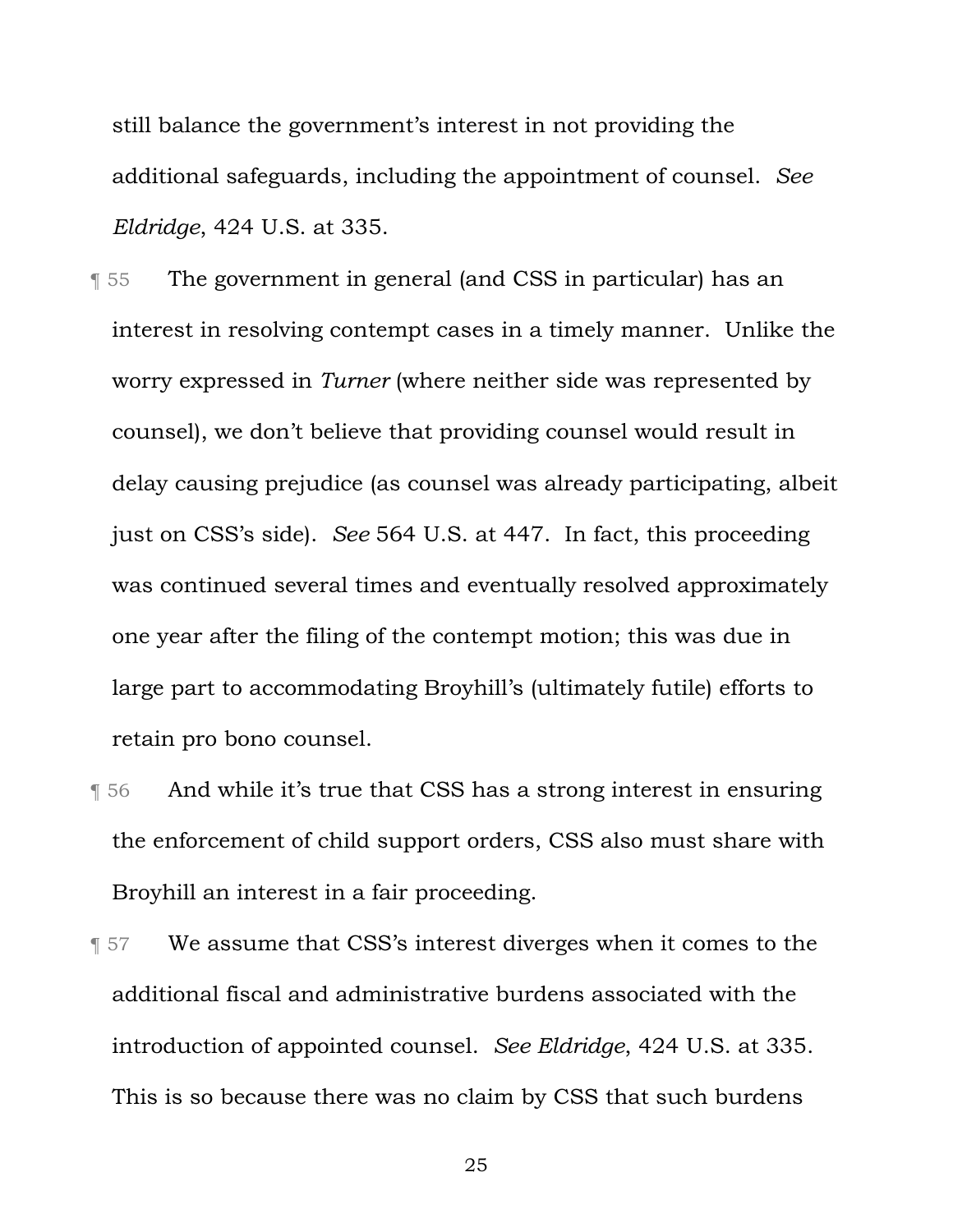would be placed on it. Those rising costs, however, don't weigh heavily when compared with the danger of unjustly depriving a person of her or his liberty.

¶ 58 Under the circumstances of this case, Broyhill's due process rights were violated, as the trial court should've evaluated his claim of indigency and entitlement to court-appointed counsel.6 Accordingly, we reverse the contempt judgment and sentence and remand the case for a new hearing.7

¶ 59 On remand, Broyhill should be afforded the opportunity to prove that he's indigent. And if the trial court is satisfied that he is indigent (and assuming his liberty interest is still at stake), it must provide him with court-appointed counsel at state expense. If, on the other hand, the court finds that Broyhill isn't indigent, it shall

<sup>6</sup> Broyhill expressly asked the court for appointed counsel based on indigency, so we don't reach or offer an opinion about whether a trial court must advise a parent who is facing imprisonment in a state-initiated indirect contempt proceeding that she or he may have a right to appointed counsel if indigent. In other words, because the issue of whether an advisement is required isn't before us, we save that question for another day. 7 Broyhill also contends, for the first time on appeal, that the record

doesn't support the trial court's contempt finding that CSS didn't comply with the affidavit requirement under C.R.C.P. 107(c). Given our disposition, we need not address the issue.